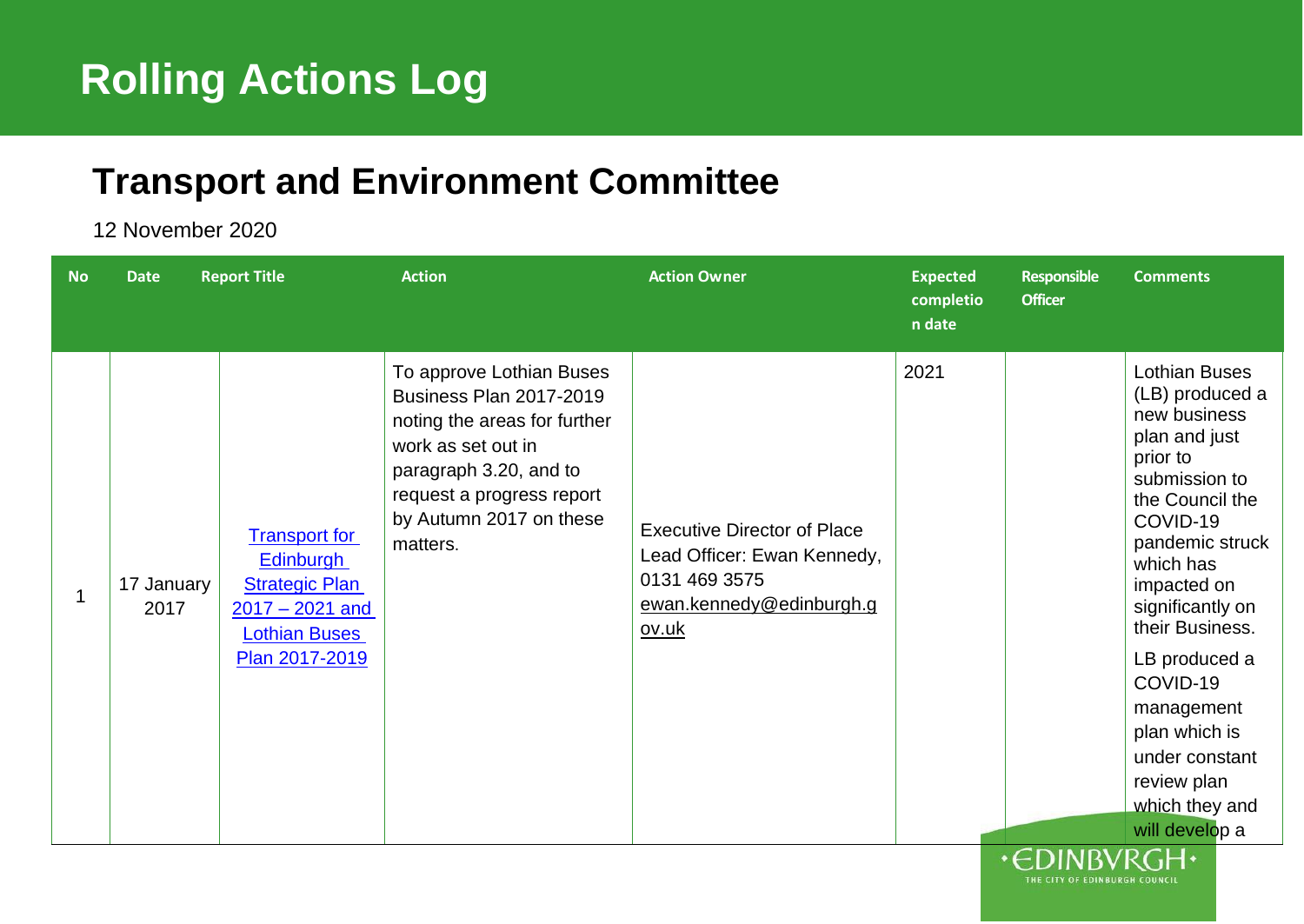|                |                  |                                                           |                                                                                                                                                                                                                                                                                                              |                                                                                                                          |                                 | recovery plan in<br>due course.                                                                                                                                                                                                                                                                             |
|----------------|------------------|-----------------------------------------------------------|--------------------------------------------------------------------------------------------------------------------------------------------------------------------------------------------------------------------------------------------------------------------------------------------------------------|--------------------------------------------------------------------------------------------------------------------------|---------------------------------|-------------------------------------------------------------------------------------------------------------------------------------------------------------------------------------------------------------------------------------------------------------------------------------------------------------|
| $\overline{2}$ | 9 March<br>2018  | <b>Special Uplifts</b><br><b>Service</b>                  | To agree that the Head of<br>Place Management would<br>confirm to members of the<br>committee the area that<br>had been procured for the<br>pilot collection.                                                                                                                                                | <b>Executive Director of Place</b><br>Lead Officer: Andy Williams<br>0131 469 5660<br>andy.williams@edinburgh.go<br>v.uk | To be<br>reviewed<br>early 2021 | The proposed<br>partner withdrew<br>from the pilot. It<br>is intended to<br>market test a<br>more<br>commercial<br>solution to<br>establish interest<br>in re-use<br>partnerships<br>however this has<br>been delayed.<br>This approach<br>will be reviewed<br>early in 2021<br>and a new<br>timescale set. |
| 3              | 9 August<br>2018 | <b>Public Transport</b><br><b>Priority Action</b><br>Plan | To approve the<br>recommendation of a<br>desired spacing of 400<br>metres between bus stops<br>and that existing corridors<br>were reviewed to determine<br>how this spacing could be<br>achieved, whilst recognising<br>equalities issues raised by<br>this and that a full public<br>consultation would be | <b>Executive Director of Place</b><br>Lead Officer: Ewan Kennedy<br>0131 469 3575<br>ewan.kennedy@edinburgh.g<br>ov.uk   | Review<br><b>Early 2021</b>     | This work has<br>been delayed<br>due to COVID-<br>19 and will be<br>progressed<br>when it is<br>appropriate to do<br>SO.                                                                                                                                                                                    |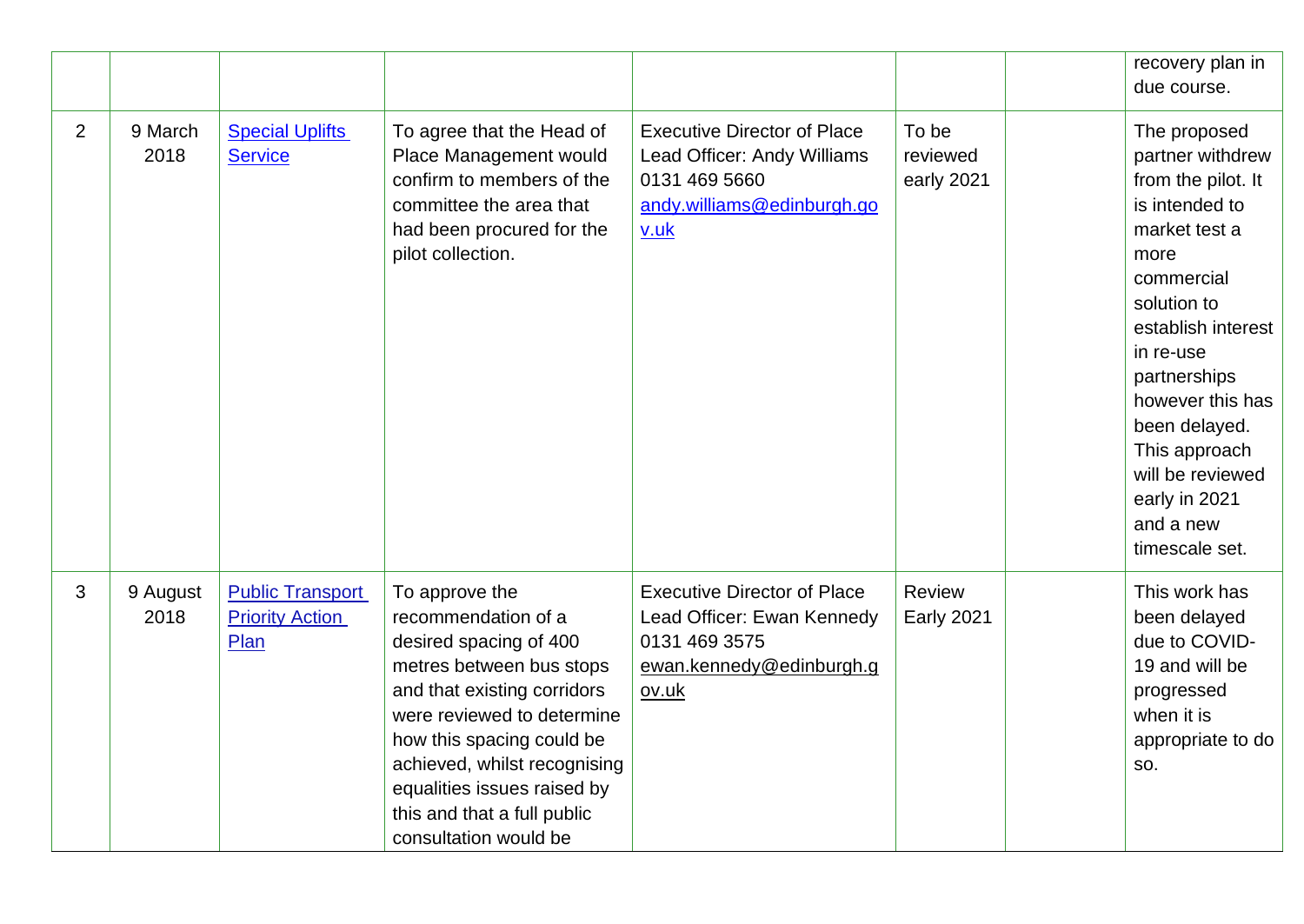|   |                   |                                                                    | carried out on any proposed<br>changes, with a<br>consultation report returning<br>to the Committee to seek<br>approval for changes to bus<br>stop locations.                                                                                                      |                                                                                                                                    |                   |                                                                                                                                                                                                                                                                             |
|---|-------------------|--------------------------------------------------------------------|--------------------------------------------------------------------------------------------------------------------------------------------------------------------------------------------------------------------------------------------------------------------|------------------------------------------------------------------------------------------------------------------------------------|-------------------|-----------------------------------------------------------------------------------------------------------------------------------------------------------------------------------------------------------------------------------------------------------------------------|
| 4 | 9 August<br>2018  | Workplace<br><b>Parking Levy</b><br><b>Scoping</b>                 | To agree that Council<br>officers would develop a<br>paper which set out the<br>argument and rationale for<br>Edinburgh to introduce a<br>Workplace Parking Levy or<br>wider non-residential<br>parking levy which could<br>also cover customer<br>parking spaces. | <b>Chief Executive</b><br>Lead Officer: Gareth Dixon<br>0131 529 3044<br>gareth.dixon@edinburgh.gov.<br>$\underline{uk}$           | November<br>2020  | An update on<br>this is included<br>in the Business<br><b>Bulletin for</b><br>Transport and<br>Environment<br>Committee on<br>12 November<br>2020.                                                                                                                          |
| 5 | 4 October<br>2018 | <b>Electric Vehicle</b><br>Infrastructure:<br><b>Business Case</b> | To agree that a briefing<br>note would be circulated to<br>members on the<br>assumptions related to how<br>often people were using<br>cars and how often they<br>would charge them.                                                                                | <b>Executive Director of Place</b><br>Lead Officer: Gavin Brown<br>0131 469 3823<br>gavin.brown@edinburgh.gov.<br>$\underline{uk}$ | <b>Early 2021</b> | This has been<br>delayed due to<br>COVID-19 and<br>changes in<br>delivery team.<br>Engagement has<br>taken place with<br><b>Energy Savings</b><br>Trust and we<br>await further<br>information on<br>the assumptions<br>and feasibility<br>study. A note on<br>this will be |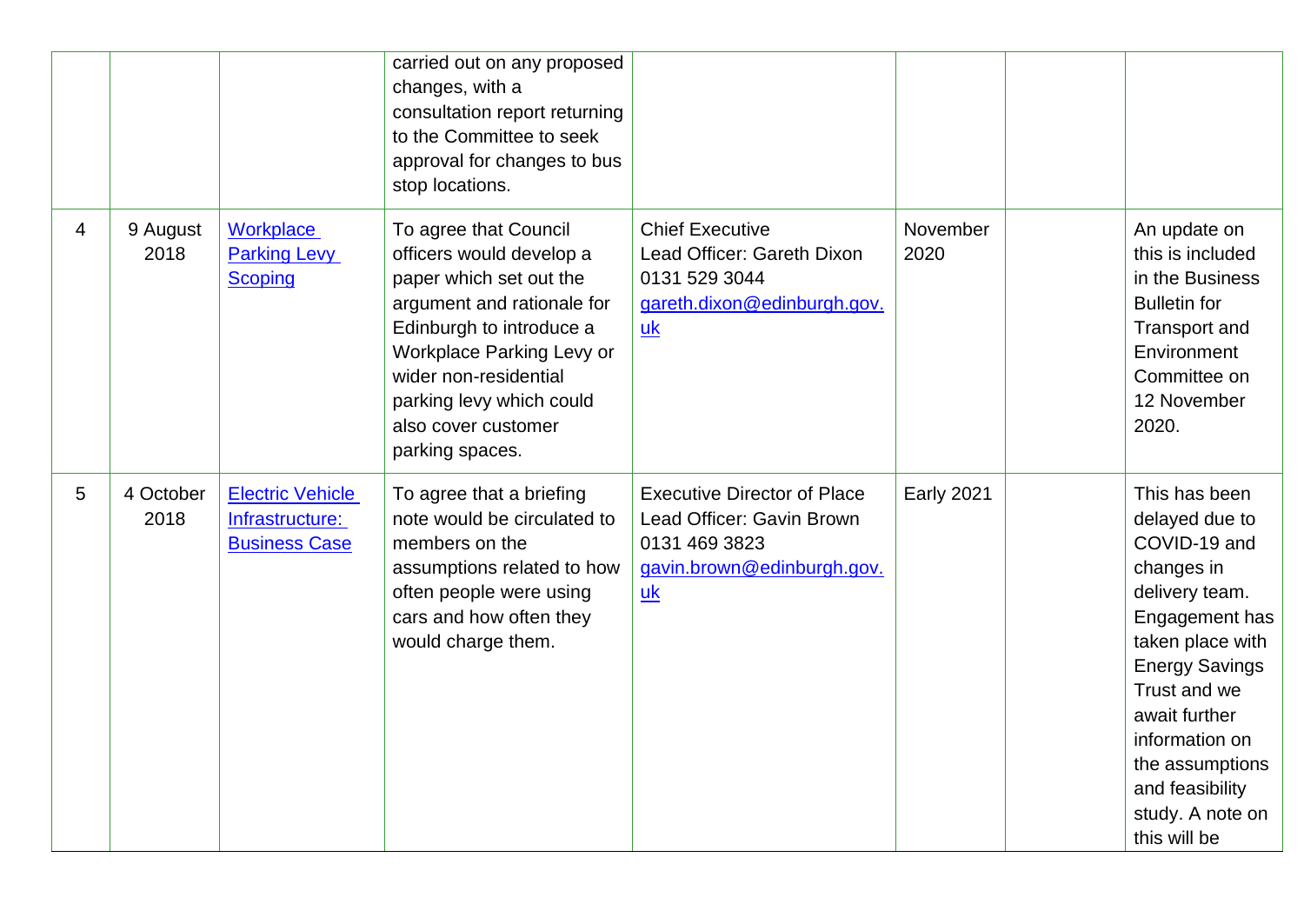|   |                       |                                                                                                                                                          |                                                                                                                                                                                                                                                                                                          |                                                                                                                        |                   |                  | prepared and<br>circulated to<br>Committee.                                                                                           |
|---|-----------------------|----------------------------------------------------------------------------------------------------------------------------------------------------------|----------------------------------------------------------------------------------------------------------------------------------------------------------------------------------------------------------------------------------------------------------------------------------------------------------|------------------------------------------------------------------------------------------------------------------------|-------------------|------------------|---------------------------------------------------------------------------------------------------------------------------------------|
|   |                       |                                                                                                                                                          | 1. Agrees to arrange a<br>detailed briefing for<br>those councillors<br>who would like it on<br>the details, including<br>the financing, of the<br>scheme as soon as<br>possible.                                                                                                                        |                                                                                                                        | December<br>2019  | December<br>2019 | <b>Closed 1</b><br>October 2020<br>This briefing was<br>circulated<br>December 2019.                                                  |
| 6 | 4 October<br>2018     | Proposed<br><b>Increase in Scale</b><br>of Rollout and<br><b>Amendment to</b><br><b>Contract for On-</b><br><b>Street Secure</b><br><b>Cycle Parking</b> | 2. Agrees to receive an<br>update report once<br>the scheme is<br>established, and in<br>no later than 12<br>months' time, which<br>will examine<br>potential changes to<br>the scheme<br>including the<br>potential to price the<br>scheme at less than<br>the cost of a<br>residents parking<br>permit | <b>Executive Director of Place</b><br>Lead Officer: Ewan Kennedy<br>0131 469 3575<br>ewan.kennedy@edinburgh.g<br>ov.uk | <b>Early 2022</b> |                  | The roll-out has<br>commenced. A<br>report will be<br>provided to<br>committee once<br>this has been<br>operational for<br>12 months. |
| 7 | 6<br>December<br>2018 | <b>Transport and</b><br><b>Environment</b><br><b>Committee</b><br><b>Rolling Actions</b><br><u>Log</u>                                                   | To agree to circulate to<br>members a brief update on<br>the outcome of the liaison<br>between the Head of Place<br>Management and                                                                                                                                                                       | <b>Chief Executive</b><br>Lead Officer: Gareth Barwell<br>0131 529 5844<br>Gareth.barwell@edinburgh.g<br><u>ov.uk</u>  | November<br>2020  |                  | An update for<br>members is<br>currently being<br>prepared.                                                                           |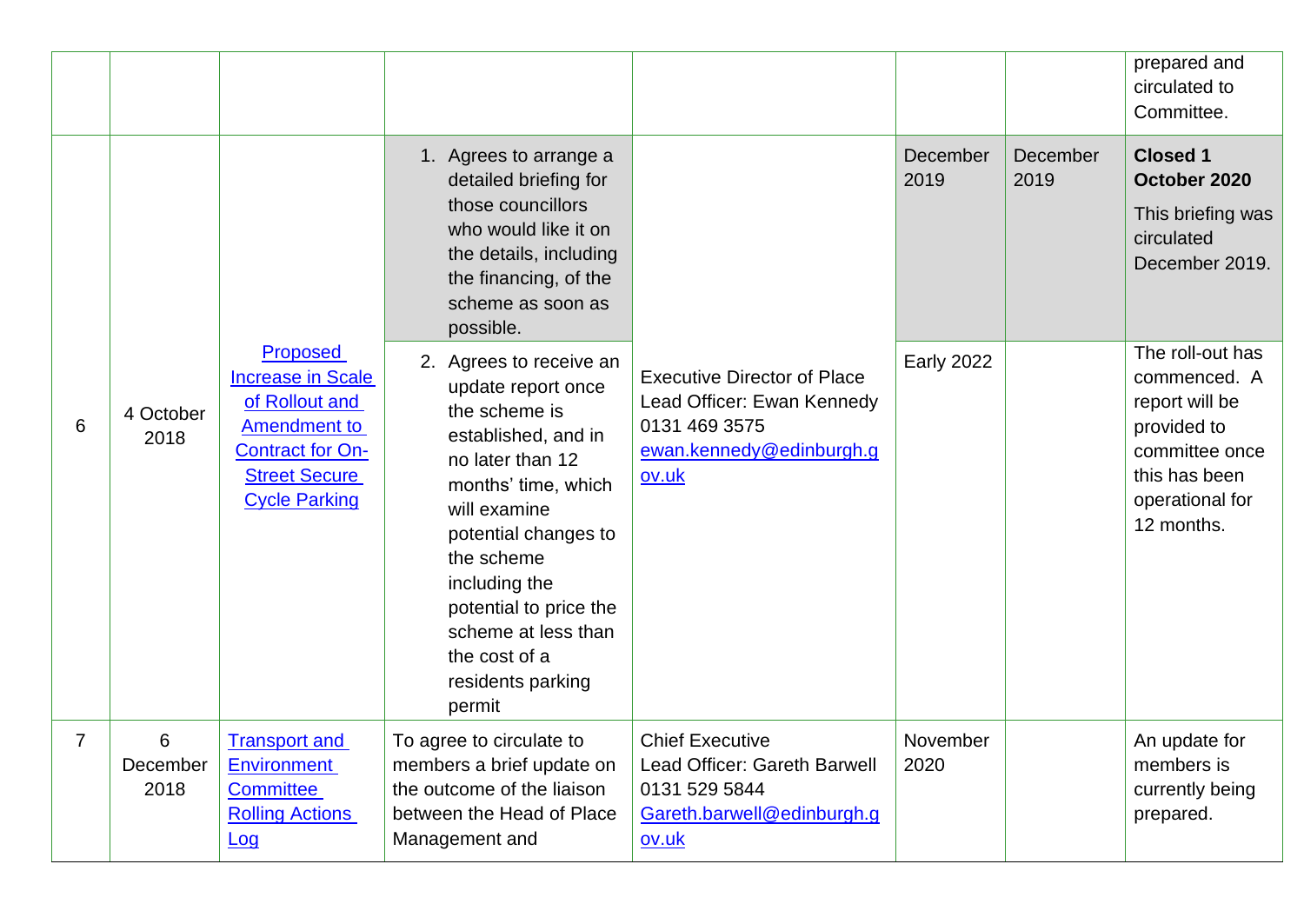|    |                       |                                                                                                                                                   | colleagues in Planning and<br>Licensing with regards to<br>ensuring regulations for<br>flyposting are enforced                                                                                  |                                                                                                                                    |                 |                                                                                                                                                                                 |
|----|-----------------------|---------------------------------------------------------------------------------------------------------------------------------------------------|-------------------------------------------------------------------------------------------------------------------------------------------------------------------------------------------------|------------------------------------------------------------------------------------------------------------------------------------|-----------------|---------------------------------------------------------------------------------------------------------------------------------------------------------------------------------|
| 8  | 6<br>December<br>2018 | <b>Transport Asset</b><br><b>Management</b><br>Plan (TAMP)                                                                                        | To agree that a description<br>of a supplementary<br>document on ensuring<br>regular maintenance of<br>these issues be included in<br>the Business Bulletin<br>update.                          | <b>Executive Director of Place</b><br>Lead Officer: Cliff Hutt<br>0131 469 3751<br>cliff.hutt@edinburgh.gov.uk                     | Late 2021       | This information<br>is being collated<br>in time for the<br>next TAMP<br>update.                                                                                                |
| 9  | 6<br>December<br>2018 | <b>Annual Air</b><br><b>Quality Update</b>                                                                                                        | To agree that a revised<br>NO2 Air Quality Action Plan<br>should be presented to<br>committee in August 2019                                                                                    | <b>Executive Director of Place</b><br>Lead Officer: Will Garrett<br>0131 469 3636<br>will.garrett@edinburgh.gov.uk                 | January<br>2021 | This is linked to<br>action 66.                                                                                                                                                 |
| 10 | 5 March<br>2019       | <b>Strategic Review</b><br>of Parking -<br><b>Results of Area 1</b><br><b>Review and</b><br>Corstorphine<br><b>Consultation</b><br><b>Results</b> | Notes that progress<br>1.<br>is also being made<br>on the ongoing<br>Stadiums review and<br>that the results of<br>this review will be<br>reported to the next<br>meeting of this<br>Committee. | <b>Executive Director of Place</b><br>Lead Officer: Gavin Brown<br>0131 469 3823<br>gavin.brown@edinburgh.gov.<br>$u$ <sub>k</sub> | January<br>2021 | The most recent<br>update on this<br>was on 12<br><b>September</b><br>2019.<br>This will be<br>covered in a<br><b>Strategic Review</b><br>of Parking report<br>in January 2021. |
|    |                       |                                                                                                                                                   | 2.<br>Notes the report<br>identifies parking<br>issues in Newbridge<br>and the timetable                                                                                                        |                                                                                                                                    | January<br>2021 | The 12 month<br>implementation<br>period is almost<br>complete.                                                                                                                 |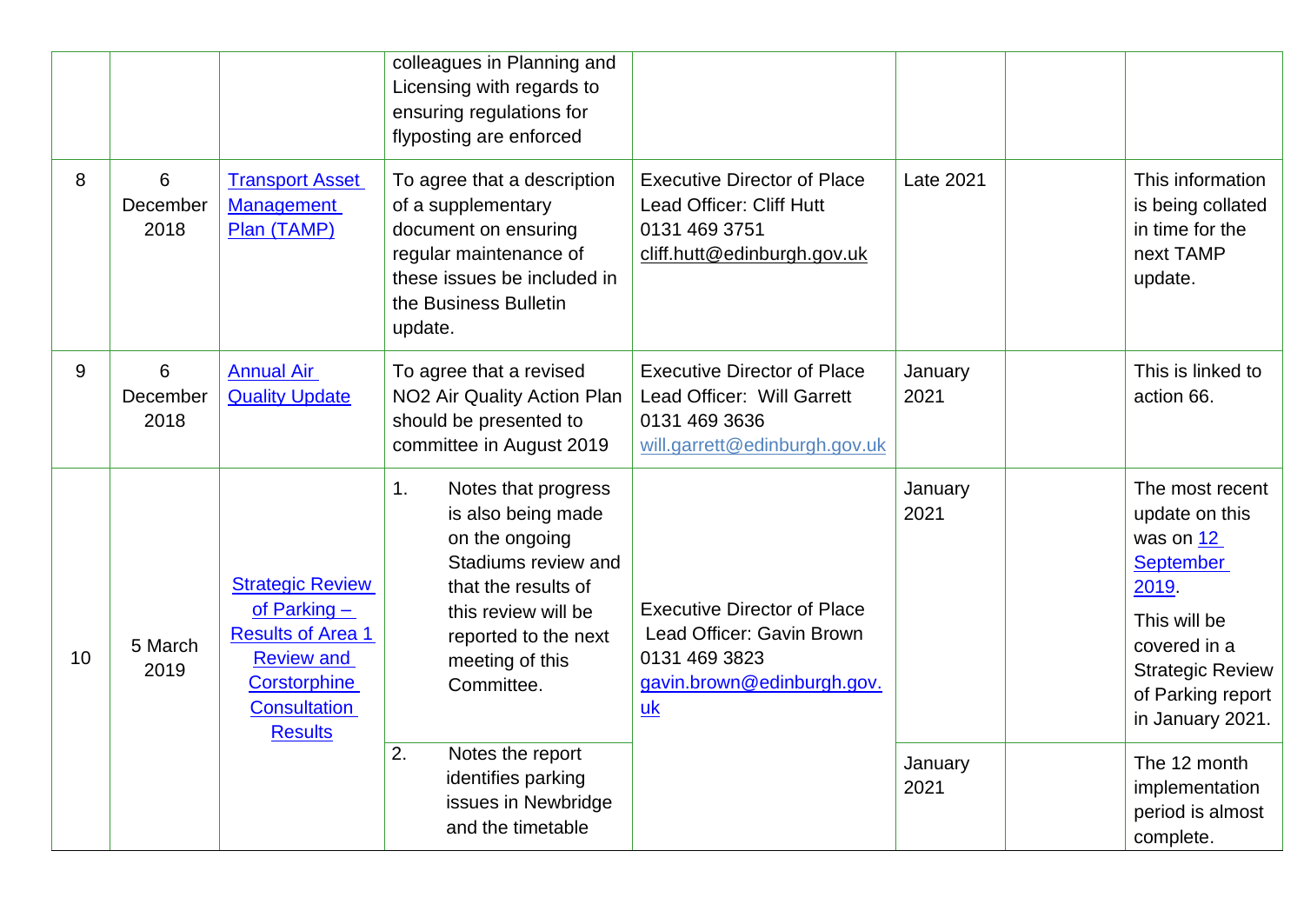|    |                 |                                                                            | which exists to take<br>forward a traffic<br>regulation order to<br>address these<br>issues; and therefore<br>agrees to a formal<br>review of the<br>effectiveness of any<br>new measures within<br>twelve months them<br>being in place and a<br>subsequent report to<br>Committee. |                                                                                                                                    |                   | Expected<br><b>Business</b><br><b>Bulletin update</b><br>for Committee in<br>January 2021.                                                                                                                                                                                                                                            |
|----|-----------------|----------------------------------------------------------------------------|--------------------------------------------------------------------------------------------------------------------------------------------------------------------------------------------------------------------------------------------------------------------------------------|------------------------------------------------------------------------------------------------------------------------------------|-------------------|---------------------------------------------------------------------------------------------------------------------------------------------------------------------------------------------------------------------------------------------------------------------------------------------------------------------------------------|
| 11 | 5 March<br>2019 | <b>Electric Vehicle</b><br><b>Business Case:</b><br>Implementation<br>Plan | Note that further progress<br>reports will be submitted to<br>Committee.                                                                                                                                                                                                             | <b>Executive Director of Place</b><br>Lead Officer: Gavin Brown<br>0131 469 3823<br>gavin.brown@edinburgh.gov.<br>$\underline{uk}$ | <b>Early 2021</b> | The current<br>situation is that<br>Phase 1 of the<br><b>Electric Vehicle</b><br>On Street<br><b>Charger Roll Out</b><br>programme is<br>now well under<br>way (66<br>chargers located<br>at 13 sites<br>across the city)<br>with regular<br>engagement<br>with<br>procurement,<br><b>Scottish Power</b><br>Energy<br><b>Networks</b> |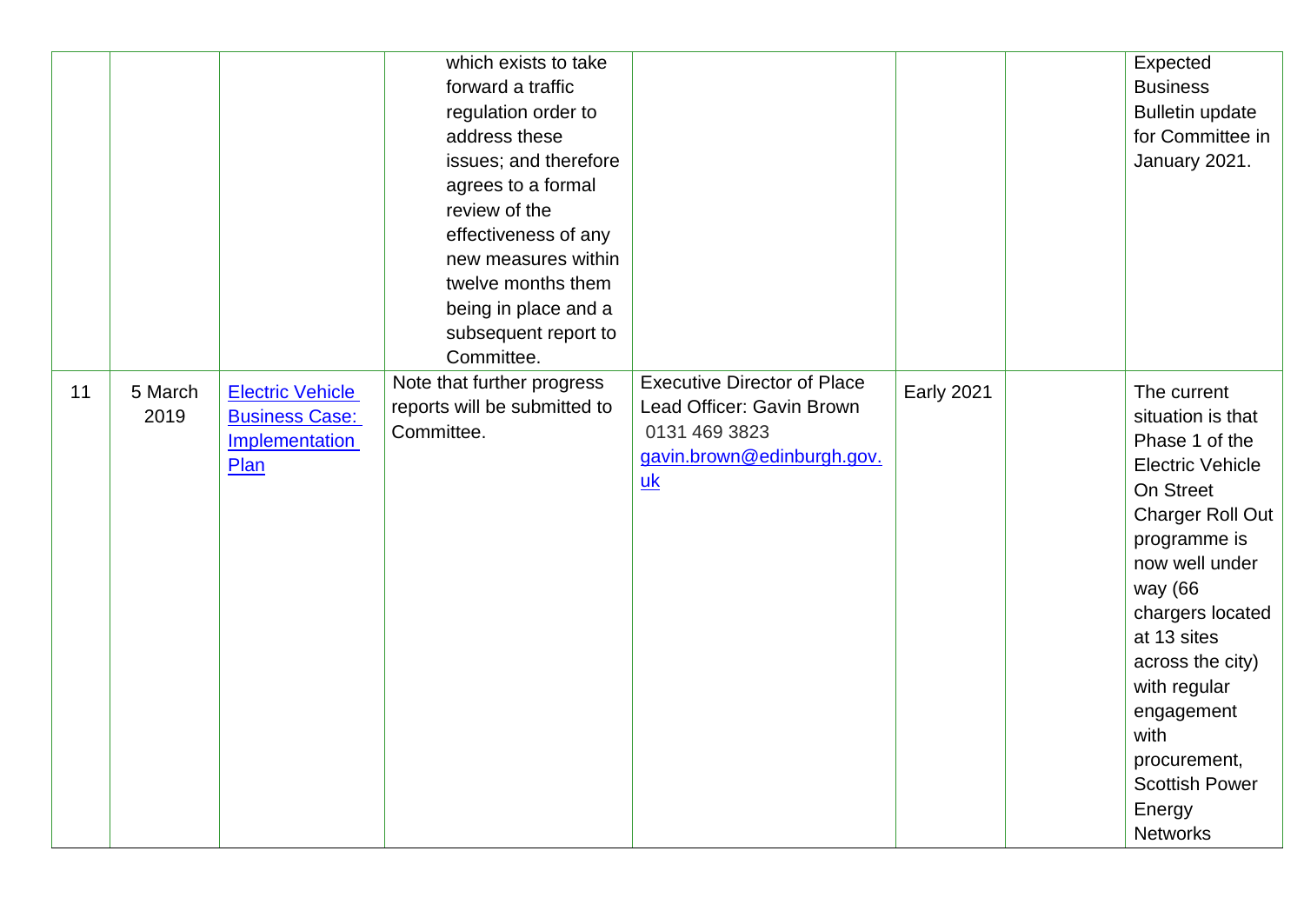|    |                 |                                                                                    |                                                                                                                                                                                                                                                                                                                                           |                                                                                                                        |                   | (SPEN) along<br>with other<br>stakeholders.<br>Phase 2 of the<br>project is<br>currently being<br>planned as part<br>of the city's<br>larger<br>sustainability<br>plans and as<br>such is ongoing<br>with full<br>consultation with<br>colleagues in the<br>relevant teams<br>and engagement<br>with the<br>marketplace |
|----|-----------------|------------------------------------------------------------------------------------|-------------------------------------------------------------------------------------------------------------------------------------------------------------------------------------------------------------------------------------------------------------------------------------------------------------------------------------------|------------------------------------------------------------------------------------------------------------------------|-------------------|-------------------------------------------------------------------------------------------------------------------------------------------------------------------------------------------------------------------------------------------------------------------------------------------------------------------------|
| 12 | 5 March<br>2019 | <b>Use of Street</b><br><b>Lighting for</b><br><b>Electric Vehicle</b><br>Charging | Agrees to receive a further<br>report within 12 months,<br>once further conversations<br>with key stakeholders<br>including SP Energy<br>Networks have been carried<br>out, to explore the potential<br>for an Edinburgh pilot of this<br>technology, and that this<br>report will also outline<br>potential funding for such a<br>pilot. | <b>Executive Director of Place</b><br>Lead Officer: Alan Simpson<br>0131 458 8038<br>alan.simpson@edinburgh.gov<br>.uk | <b>Early 2021</b> | This has been<br>delayed due to<br>COVID-19 and<br>changes in<br>delivery team.<br>However, Phase<br>2 of the project<br>is currently being<br>planned as part<br>of the city's<br>larger<br>sustainability                                                                                                             |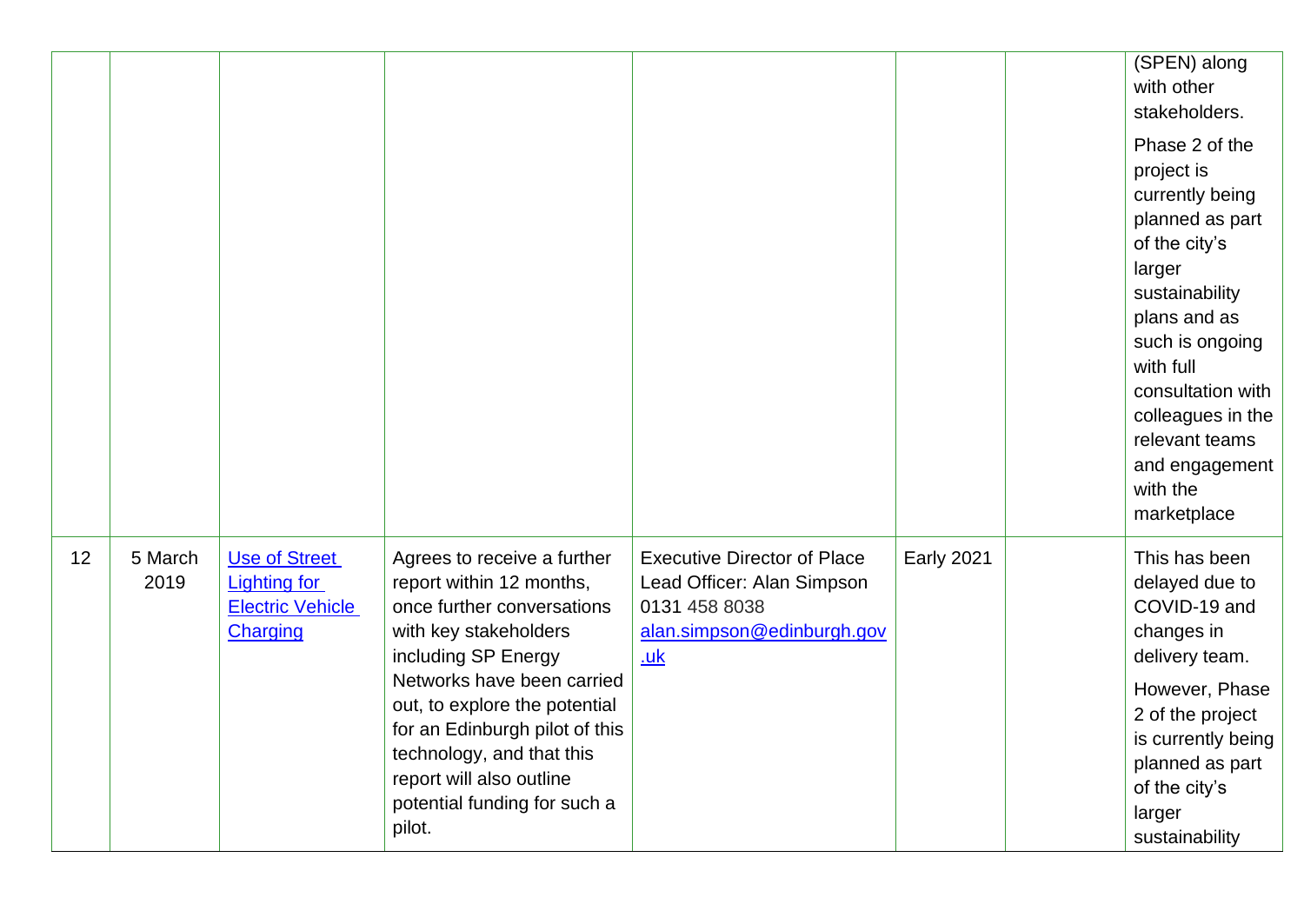|    |                  |                                                                                                                                                              |                                                                                                                                                                                                                                                                                                                                                    |                                                                                                                                      |                | plans and as<br>such this idea of<br>using street<br>lighting may be<br>revisited after full<br>consultation with<br>colleagues in the<br>relevant teams<br>and engagement<br>with the<br>marketplace. |
|----|------------------|--------------------------------------------------------------------------------------------------------------------------------------------------------------|----------------------------------------------------------------------------------------------------------------------------------------------------------------------------------------------------------------------------------------------------------------------------------------------------------------------------------------------------|--------------------------------------------------------------------------------------------------------------------------------------|----------------|--------------------------------------------------------------------------------------------------------------------------------------------------------------------------------------------------------|
| 13 | 18 March<br>2019 | Neighbourhood<br><b>Environment</b><br>Programme and<br><b>Community</b><br><b>Grants Fund</b><br>(referral from the<br>South East<br>Locality<br>Committee) | To agree that the Executive<br>Director of Place would re-<br>visit the methodology used<br>to allocate funding for each<br>Locality from the<br>carriageway and footpath<br>capital budget for<br>improvements to local<br>roads and footpaths,<br>consult with each political<br>group, and report back to<br>Committee with<br>recommendations. | <b>Executive Director of Place</b><br>Lead Officer: David Wilson<br>0131 469 3912<br>david.wilson@edinburgh.gov.<br>$\underline{uk}$ | Summer<br>2021 | This work has<br>been delayed<br>due to COVID-<br>19 and Spaces<br>for People and<br>will be<br>progressed<br>when it is<br>appropriate to do<br>SO.                                                   |
| 14 | 18 March<br>2019 | <b>Motion by</b><br><b>Councillor</b><br>Miller - Tollcross<br><b>Primary School</b><br><b>Road Safety</b><br>Improvements                                   | To add development of a<br>Place Plan with pupils at<br><b>Tollcross Primary School</b><br>to this Committee's Work<br>Programme.                                                                                                                                                                                                                  | <b>Executive Director of Place</b><br>Lead Officer: Ewan Kennedy<br>0131 469 3575<br>ewan.kennedy@edinburgh.g<br>ov.uk               | Spring<br>2021 | An update was<br>included in the<br><b>Business</b><br><b>Bulletin</b><br>considered at<br><b>Transport and</b>                                                                                        |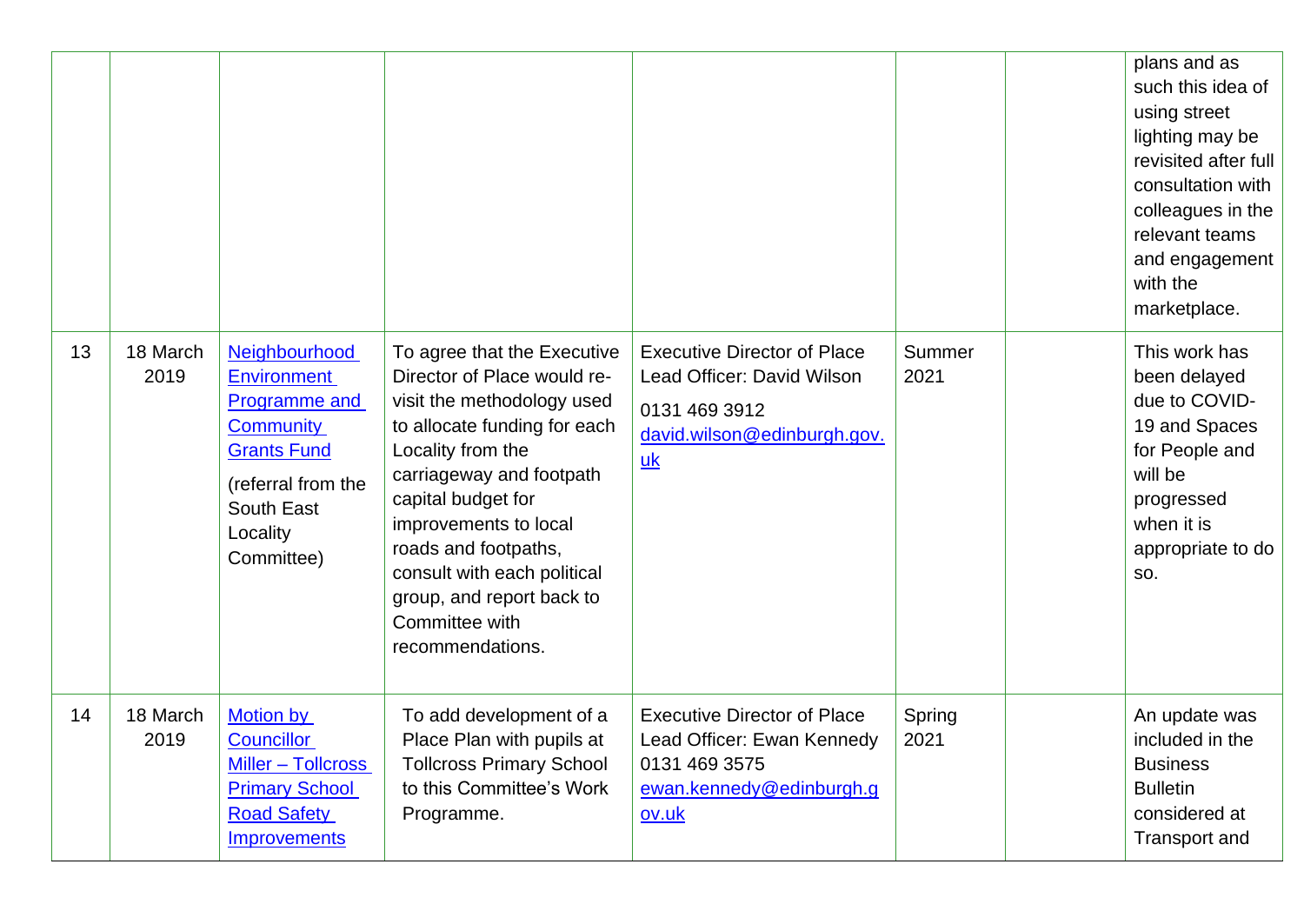|    |                  | (referral from the<br>South East<br>Locality<br>Committee)                                                                                                                                                    |                                                                                                                                                                                                                                                                                                                 |                                                                                                                        |                  | Environment<br>Committee on 5<br>December 2019.                                                                                          |
|----|------------------|---------------------------------------------------------------------------------------------------------------------------------------------------------------------------------------------------------------|-----------------------------------------------------------------------------------------------------------------------------------------------------------------------------------------------------------------------------------------------------------------------------------------------------------------|------------------------------------------------------------------------------------------------------------------------|------------------|------------------------------------------------------------------------------------------------------------------------------------------|
| 15 | 28 March<br>2019 | <b>Motion by</b><br><b>Councillor Jim</b><br>Campbell-<br><b>Strategic</b><br><b>Transport</b><br><b>Analysis North</b><br><b>West Locality</b><br>(referral from the<br>North West<br>Locality<br>Committee) | To report back to the North<br>West Locality Committee in<br>one cycle setting out a<br>strategic transport analysis<br>of the North West Locality<br>area.                                                                                                                                                     | <b>Executive Director of Place</b><br>Lead Officer: Ewan Kennedy<br>0131 469 3575<br>Ewan.kennedy@edinburgh.g<br>ov.uk |                  | This action is<br>being<br>progressed.                                                                                                   |
| 16 | 20 June<br>2019  | <b>Public Transport</b><br><b>Priority Action</b><br><b>Plan Update</b>                                                                                                                                       | 1.<br>Recognises the<br>unsatisfactory nature<br>of the current<br>report's conclusions<br>and requests a<br>further report<br>focussing on further<br>potential solutions<br>for the A90 corridor<br>within 2 cycles,<br>subject to<br>consultation with<br>transport<br>spokespeople and<br>ward councillors. | <b>Executive Director of Place</b><br>Lead Officer: Ewan Kennedy<br>0131 469 3575<br>ewan.kennedy@edinburgh.g<br>ov.uk | February<br>2020 | <b>Closed 1</b><br>October 2020<br>An update on<br>the A90 was<br>included in the<br><b>Business</b><br>Bulletin on 27<br>February 2020. |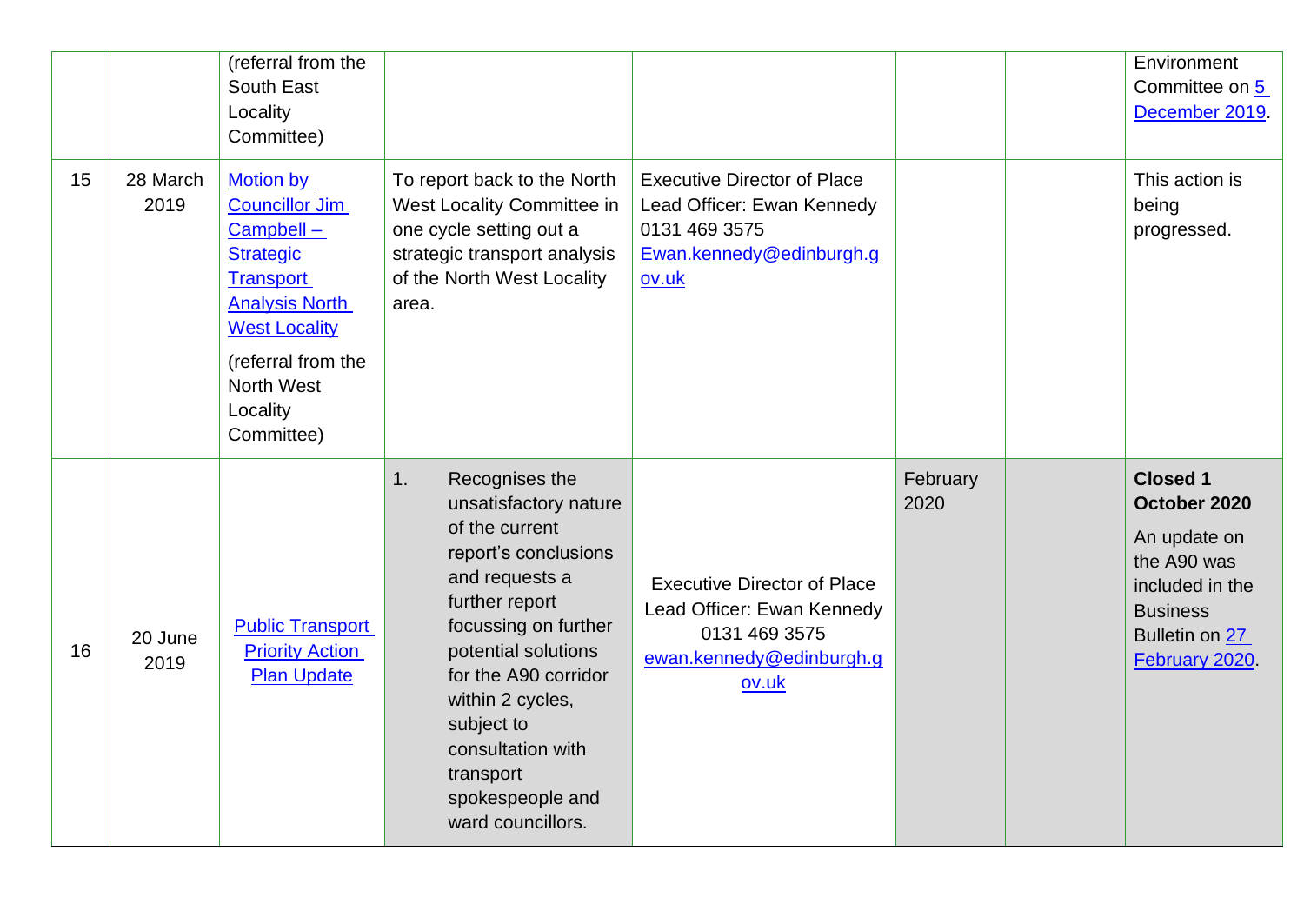| 3.<br>Agrees that the<br>development of a<br>methodology for a<br>bus stop<br>rationalisation<br>process, as<br>described in the<br>report. This will<br>include consultation<br>with both the City of<br>Edinburgh Council<br><b>Equalities Champion</b><br>and appropriate<br>external<br>organisations<br>including the access<br>panel Edinburgh<br><b>Access Panel and</b><br>will be brought back<br>to Committee for<br>approval | <b>Review</b><br><b>Early 2021</b> |                 | This is linked to<br>action 3.<br>This work has<br>been delayed<br>due to COVID-<br>19 and will be<br>progressed<br>when it is<br>appropriate to do<br>SO.                      |
|-----------------------------------------------------------------------------------------------------------------------------------------------------------------------------------------------------------------------------------------------------------------------------------------------------------------------------------------------------------------------------------------------------------------------------------------|------------------------------------|-----------------|---------------------------------------------------------------------------------------------------------------------------------------------------------------------------------|
| Notes that a<br>4.<br>consultation on<br>amending bus lane<br>operational hours<br>will be held between<br>September and<br>October 2019 and<br>agrees to receive a<br>consultation report at<br>the first TEC of<br>2020.                                                                                                                                                                                                              | October<br>2020                    | October<br>2020 | <b>Closed 1</b><br>October 2020<br>This was raised<br>in the draft City<br>Mobility Plan.<br>The consultation<br>results are<br>included on the<br>agenda for<br>Committee on 1 |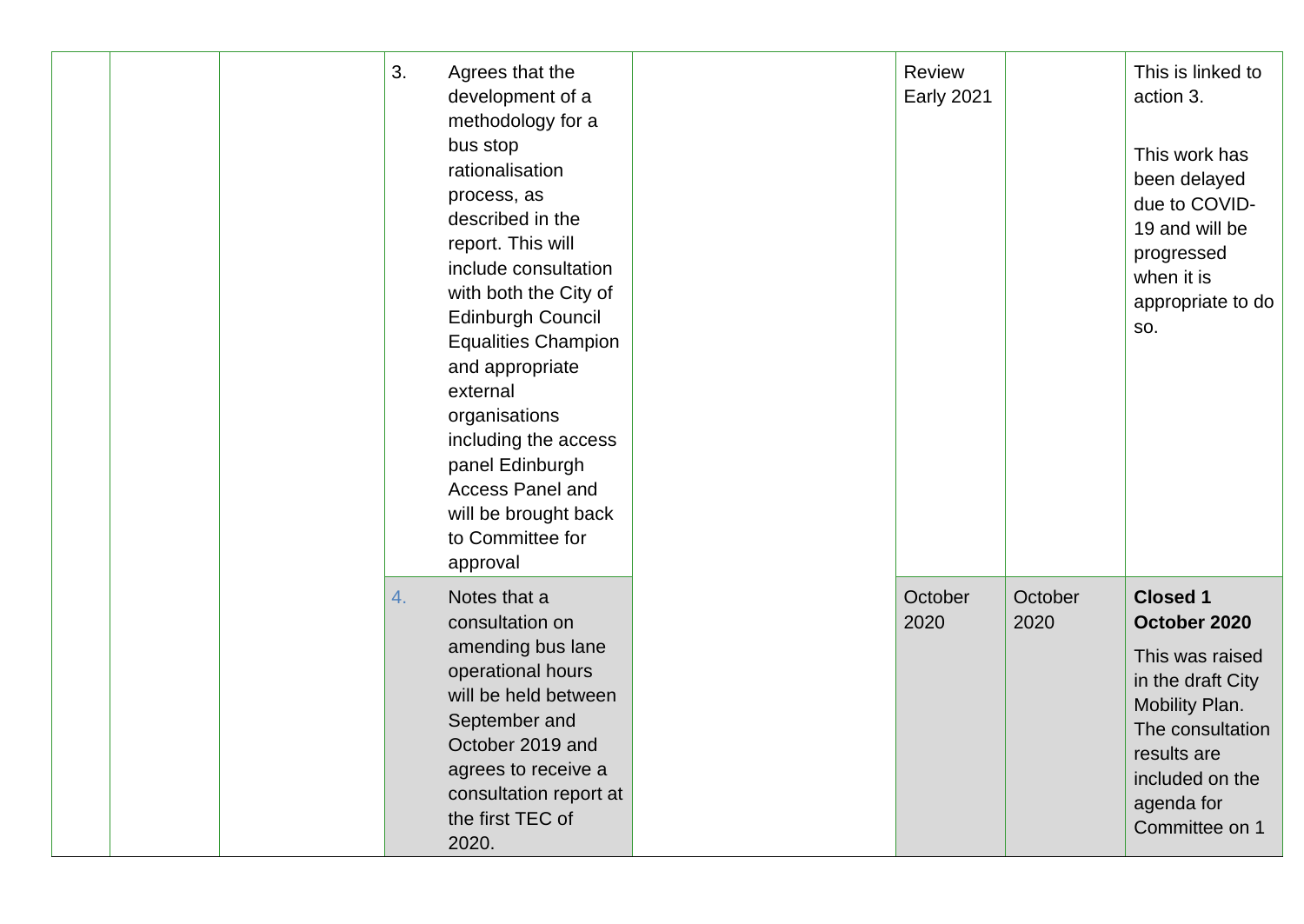|    |                 |                                         |                                                                                                                                                                                                 |                                                                                                                                                                             |                              | October 2020.                                                            |
|----|-----------------|-----------------------------------------|-------------------------------------------------------------------------------------------------------------------------------------------------------------------------------------------------|-----------------------------------------------------------------------------------------------------------------------------------------------------------------------------|------------------------------|--------------------------------------------------------------------------|
| 17 | 20 June<br>2019 | Edinburgh's<br>Coastline                | To agree to bring an update<br>report to Committee in one<br>year.                                                                                                                              | <b>Executive Director of Place</b><br>Lead Officer: Kyle<br>Drummond, Senior Economic<br><b>Development Officer-</b><br>0131 529 4849<br>kyle.drummond@edinburgh.g<br>ov.uk | November<br>2020             | A report will be<br>presented to<br>Committee on<br>12 November<br>2020. |
| 18 | 20 June<br>2019 | Presentation by<br><b>Lothian Buses</b> | To agree to circulate the<br>Lothian Buses Driver's<br>Guide and Conditions of<br>Carriage documents to<br>committee members, as<br>soon as they become<br>available.                           | <b>Executive Director of Place</b><br>Lead Officer: Vicki Baillie<br>0131 529 3081<br>victoria.baillie@edinburgh.go<br>$uu$ k                                               | Estimated<br>January<br>2021 | These are<br>currently being<br>updated by<br>Lothian Buses.             |
|    |                 |                                         | Agrees that, in<br>1 <sub>1</sub><br>parallel with the<br>programme set out in<br>this report and to<br>complete the<br>strategic overview,<br>further analysis<br>should be<br>commissioned of | <b>Executive Director of Place</b><br>Lead Officer: Ewan Kennedy<br>0131 469 3575<br>ewan.kennedy@edinburgh.g<br>ov.uk                                                      | Summer<br>2021               | This action links<br>to City Mobility<br>Plan and City<br>Plan 2030.     |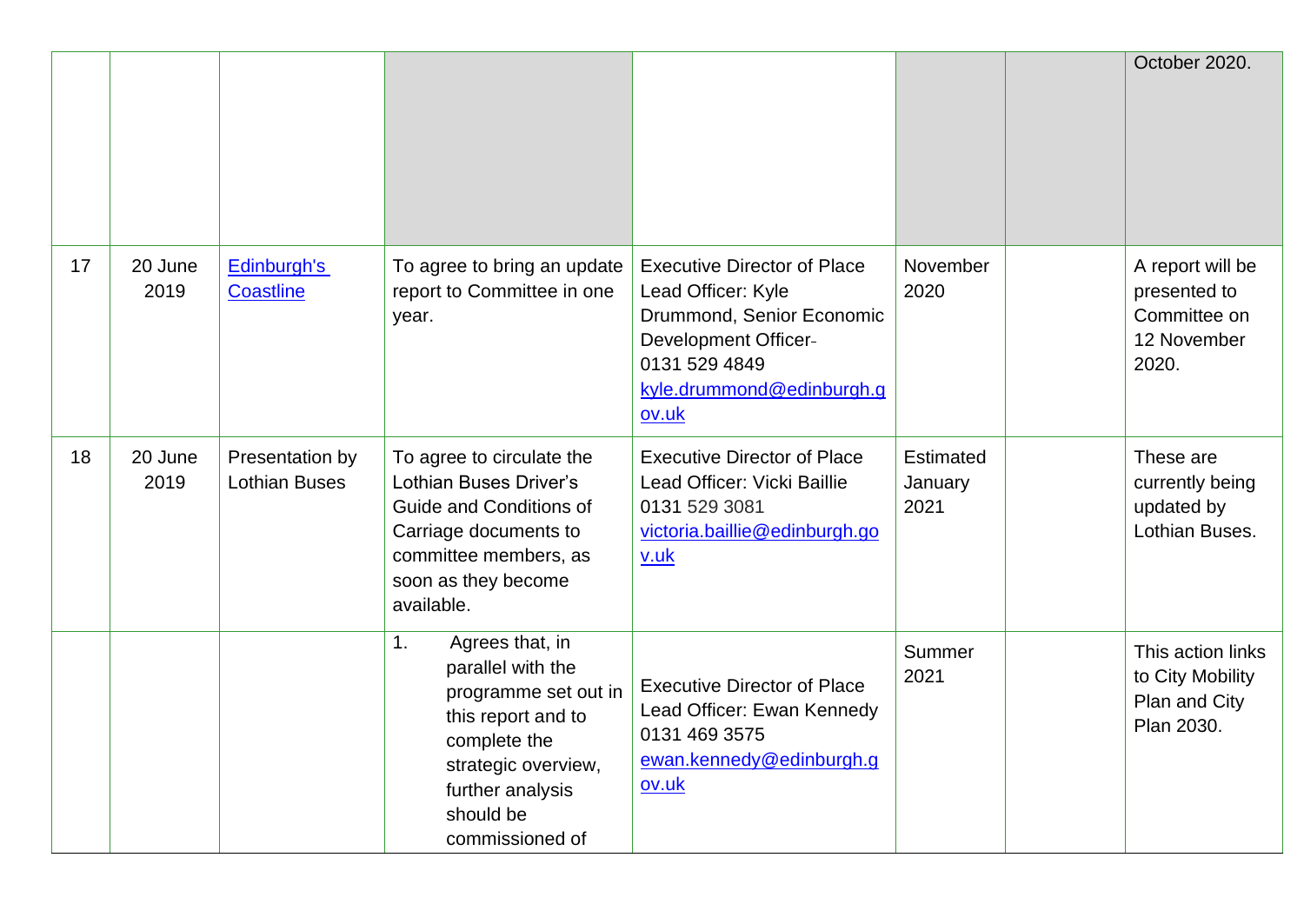|    |           |                         | factors affecting the<br>underlying demand |                                    |         |                |
|----|-----------|-------------------------|--------------------------------------------|------------------------------------|---------|----------------|
|    |           |                         | for the volume and                         |                                    |         |                |
| 19 | 12        | <b>Strategic Review</b> | location of parking                        |                                    |         |                |
|    | September | of Parking $-$          | and how key plans                          |                                    |         |                |
|    | 2019      | <b>Review Results</b>   | such as the City                           |                                    |         |                |
|    |           | for Areas 4 and 5       | Mobility Plan and                          |                                    |         |                |
|    |           | and Proposed            | City Plan 2030                             |                                    |         |                |
|    |           | Implementation          | impact on that.                            |                                    |         |                |
|    |           | <b>Strategy</b>         | 2.<br>Committee does not                   |                                    | January | An update will |
|    |           |                         | yet agree with the                         |                                    | 2021    | be provided in |
|    |           |                         | Area 5 conclusion                          | <b>Executive Director of Place</b> |         | January 2021.  |
|    |           |                         | with respect to                            | Lead Officer: Gavin Brown,         |         |                |
|    |           |                         | Davidson's Mains                           | 0131 469 3823                      |         |                |
|    |           |                         | and therefore                              | gavin.brown@edinburgh.gov.         |         |                |
|    |           |                         | instructs officers to                      | uk                                 |         |                |
|    |           |                         | engage with the                            |                                    |         |                |
|    |           |                         | Davidson's Mains                           |                                    |         |                |
|    |           |                         | and Silverknowes                           |                                    |         |                |
|    |           |                         | Association and                            |                                    |         |                |
|    |           |                         | ward councillors on                        |                                    |         |                |
|    |           |                         | the possible                               |                                    |         |                |
|    |           |                         | introduction of                            |                                    |         |                |
|    |           |                         | priority parking                           |                                    |         |                |
|    |           |                         | further surveying of                       |                                    |         |                |
|    |           |                         | parking pressures                          |                                    |         |                |
|    |           |                         | within parts of the                        |                                    |         |                |
|    |           |                         | zone and to report                         |                                    |         |                |
|    |           |                         | back to the                                |                                    |         |                |
|    |           |                         | committee through                          |                                    |         |                |
|    |           |                         | the business bulletin                      |                                    |         |                |
|    |           |                         | within two cycles                          |                                    |         |                |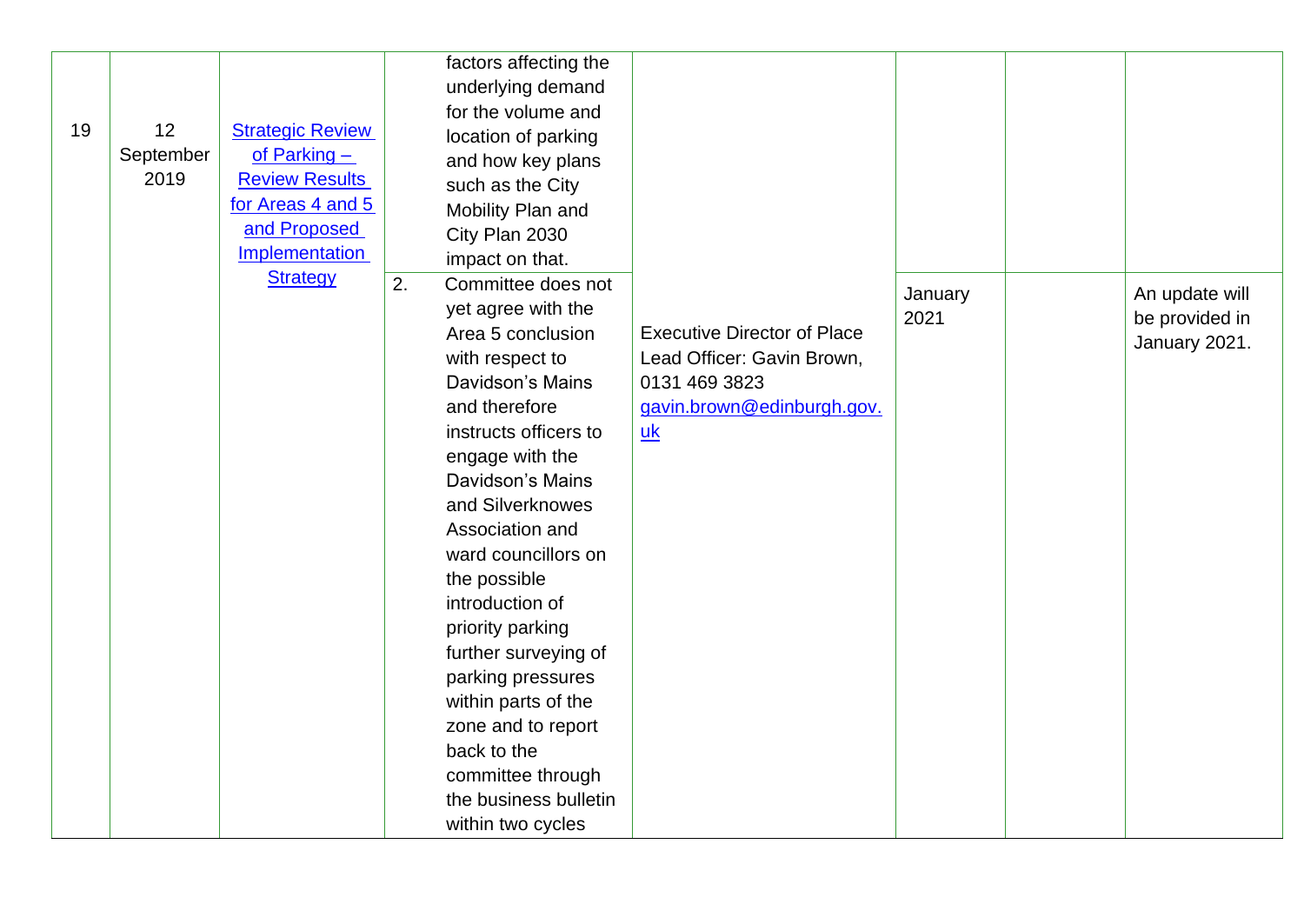| 20 | 11 October<br>2019 | <b>Evaluation of the</b><br>20mph Speed<br><b>Limit Roll Out</b> | 1. | To note that<br>consideration is<br>being given to the<br>potential for further<br>extension of the<br>20mph network and<br>that a report on this<br>subject will be<br>brought to first<br>meeting of this<br>Committee in 2020.    | <b>Executive Director of Place</b><br>Lead Officer: Ewan Kennedy<br>0131 469 3575<br>ewan.kennedy@edinburgh.g | February<br>2020 | 27 February<br>2020 | <b>Closed 1</b><br>October 2020<br>This report was<br>considered by<br>Committee on<br>27 February<br>2020 |
|----|--------------------|------------------------------------------------------------------|----|--------------------------------------------------------------------------------------------------------------------------------------------------------------------------------------------------------------------------------------|---------------------------------------------------------------------------------------------------------------|------------------|---------------------|------------------------------------------------------------------------------------------------------------|
|    |                    |                                                                  | 2. | To note that a further<br>report on the<br>analysis of road<br>casualties and<br>vehicle speeds will<br>be presented to this<br>Committee in 2021,<br>three years after<br>completion of the<br>final phase of the<br>20mph network. | ov.uk                                                                                                         | 2021             |                     |                                                                                                            |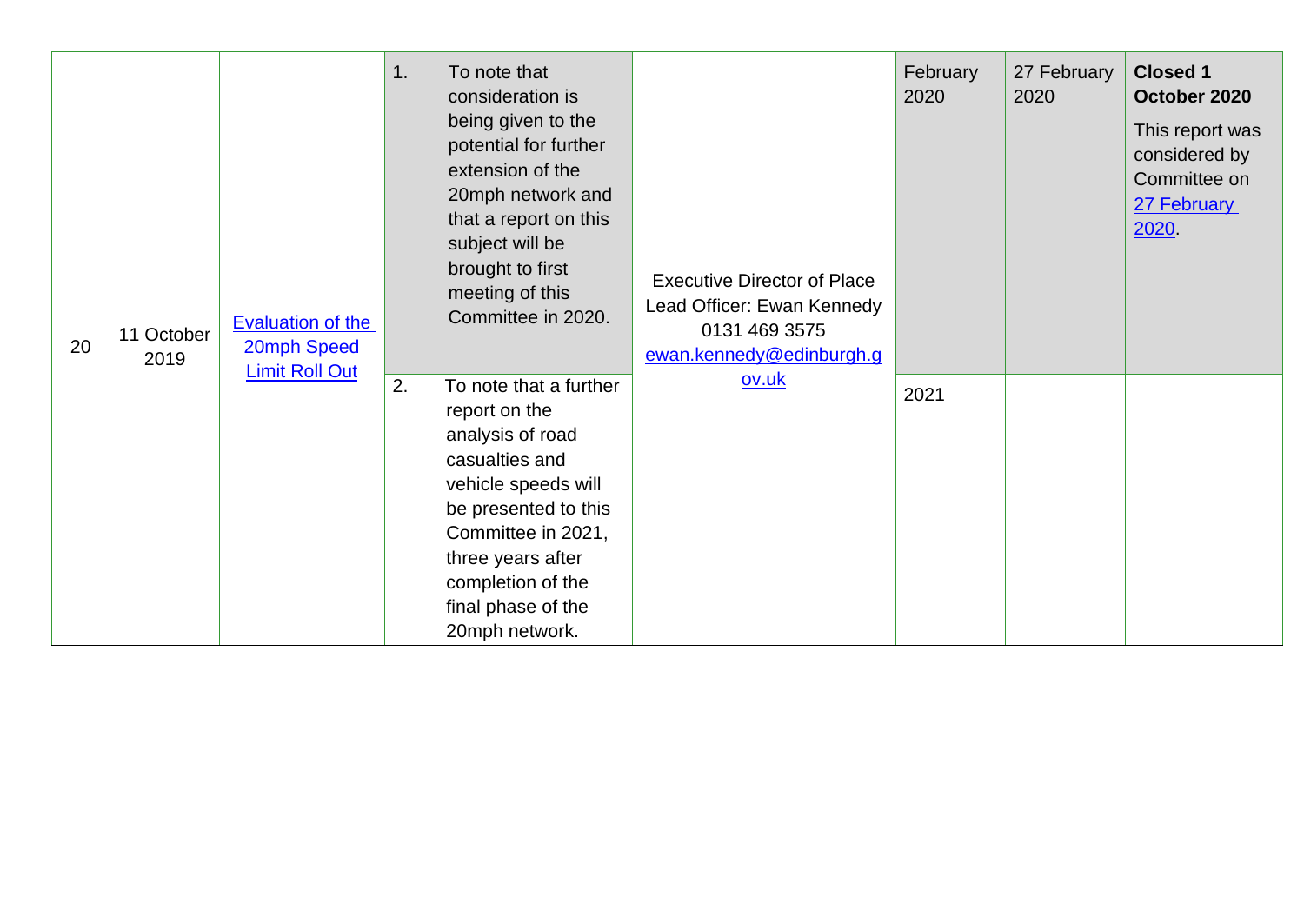|    |                    |                                                            | 3. | To agree that the<br>February 2020 report<br>to Committee should<br>provide a broader,<br>clearer and more<br>quantifiable set of<br>criteria for the<br>installation of<br>additional physical<br>traffic calming<br>measures                                                                 |                                                                                                                                                                          |                  | 27 February<br>2020 | <b>Closed 1</b><br>October 2020<br>This report was<br>considered by<br>Committee on<br>27 February<br>2020                                      |
|----|--------------------|------------------------------------------------------------|----|------------------------------------------------------------------------------------------------------------------------------------------------------------------------------------------------------------------------------------------------------------------------------------------------|--------------------------------------------------------------------------------------------------------------------------------------------------------------------------|------------------|---------------------|-------------------------------------------------------------------------------------------------------------------------------------------------|
| 21 | 11 October<br>2019 | <b>Edinburgh's Low</b><br><b>Emission Zones-</b><br>update | 1. | To note that a further<br>report will be<br>prepared for<br><b>Transport and</b><br>Environment<br>Committee in<br>February 2020 on<br>the key workstreams<br>underway (including<br>refined impact<br>assessments,<br>transport and air<br>quality modelling<br>and a revised LEZ<br>scheme). | <b>Executive Director of Place</b><br>Lead Officer: Ewan Kennedy,<br>Service Manager - Transport<br><b>Network</b><br>0131 469 3575<br>ewan.kennedy@edinburgh.g<br>ov.uk | February<br>2020 | 27 February<br>2020 | <b>Closed 1</b><br>October 2020<br>A report was<br>considered by<br><b>Transport and</b><br>Environment<br>Committee on<br>27 February<br>2020. |
|    |                    |                                                            | 2. | To agree to have<br>an update in the<br><b>Business Bulletin in</b><br>December 2019 on<br>an overview of the                                                                                                                                                                                  |                                                                                                                                                                          | December<br>2019 | 5 December<br>2019  | <b>Closed 1</b><br>October 2020<br>This was<br>included in the<br><b>Business</b>                                                               |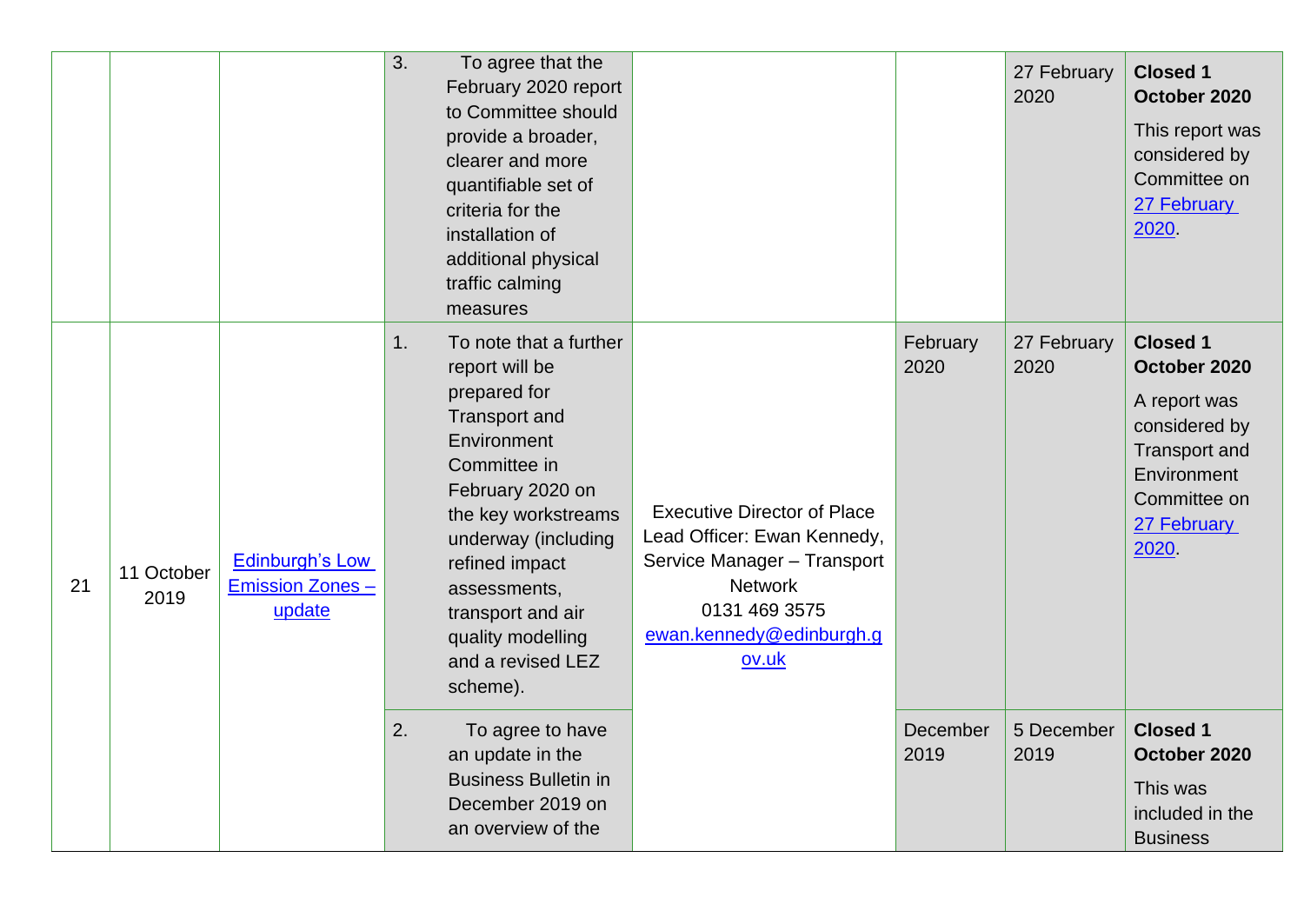|    |                    |                                                                                                    | legislative options                                                                                                     |                                                                                                                |                | Bulletin on 5<br>December 2019.                                                                                                                                                                                                                                       |
|----|--------------------|----------------------------------------------------------------------------------------------------|-------------------------------------------------------------------------------------------------------------------------|----------------------------------------------------------------------------------------------------------------|----------------|-----------------------------------------------------------------------------------------------------------------------------------------------------------------------------------------------------------------------------------------------------------------------|
|    |                    |                                                                                                    | 3.<br>To agree to a<br>briefing for members<br>on the overview                                                          |                                                                                                                | Spring<br>2021 | An update on<br><b>LEZ progress</b><br>was provided in<br>the Business<br>Bulletin on 1<br>October 2020. A<br>further update<br>on legislative<br>options will be<br>provided in<br>Spring 2021 to<br>align with<br>revised Scottish<br>Government<br>(SG) timetable. |
|    |                    |                                                                                                    | 4.<br>To agree that<br>supplementary<br>reports and<br>modelling work<br>would be made<br>public once available         |                                                                                                                | Spring<br>2021 | An update on<br>this will be<br>provided in<br>Spring 2021 to<br>align with<br>revised SG<br>timetable.                                                                                                                                                               |
| 22 | 11 October<br>2019 | <b>Motion by</b><br><b>Councillor Miller-</b><br><b>Safe Cycle</b><br>Journeys to<br><b>School</b> | 1. To agree that<br>Duddingston Road would<br>be added to the<br>forthcoming report on the<br>review of cycle provision | <b>Executive Director of Place</b><br>Lead Officer: Ewan Kennedy,<br>0131 469 3575<br>ewan.kennedy@edinburgh.g | 2021           |                                                                                                                                                                                                                                                                       |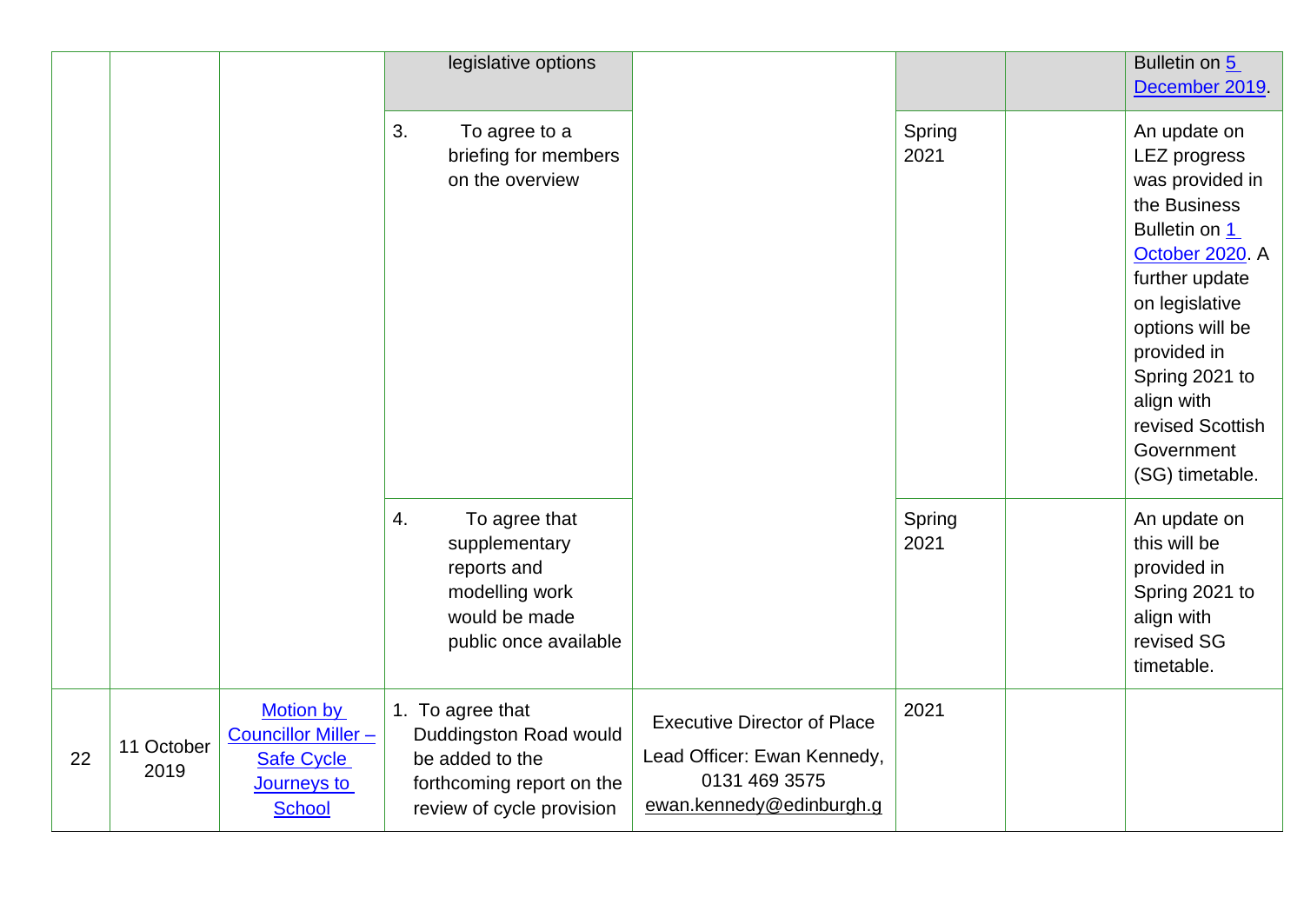|    |                       |                                                                                     | 2. To agree that a written<br>update which would<br>clearly set out how the<br>deputation's concerns<br>could be addressed<br>would be circulated to<br>the deputation, the<br>committee and the local<br>ward councillors.               | ov.uk                                                                                                                           | 2021            |                |                                                                                         |
|----|-----------------------|-------------------------------------------------------------------------------------|-------------------------------------------------------------------------------------------------------------------------------------------------------------------------------------------------------------------------------------------|---------------------------------------------------------------------------------------------------------------------------------|-----------------|----------------|-----------------------------------------------------------------------------------------|
|    |                       |                                                                                     | 1. To agree to discuss<br>development plans for<br>the Lothianburn Park and<br>Ride with planning<br>officers.                                                                                                                            | <b>Executive Director of Place</b><br><b>Lead Officer: Stuart Lowrie</b><br>0131 469 3622<br>Stuart.Lowrie@edinburgh.go<br>v.uk | October<br>2020 |                | <b>Closed 1</b><br>October 2020<br><b>These</b><br>discussions are<br>on-going          |
| 23 | 5<br>December<br>2019 | <b>Transport and</b><br><b>Environment</b><br>Committee<br><b>Business Bulletin</b> | 2. To agree to a Business<br>Bulletin update in six<br>months on the progress<br>of the Energy Efficient<br><b>Street Lighting</b><br>Programme.                                                                                          | Lead Officer: Alan Simpson<br>0131 458 8038<br>Alan.Simpson@edinburgh.go<br>v.uk                                                | August<br>2020  | August<br>2020 | <b>Closed 1</b><br>October 2020<br>A briefing note<br>was circulated in<br>August 2020. |
|    |                       |                                                                                     | 3. To agree to bring back<br>an update to the Working<br>in Partnership with Police<br>Scotland with the<br>inclusion of the outcome<br>of discussions with<br>Police Scotland on the<br>lessons learned from the<br>actions taken by the | Lead Officer: Stacey<br>Monteith-Skelton<br>0131 469 3558<br>Stacey.Monteith-<br>Skelton@edinburgh.gov.uk                       | January<br>2021 |                | An update will<br>be prepared for<br>Committee in<br>January 2021                       |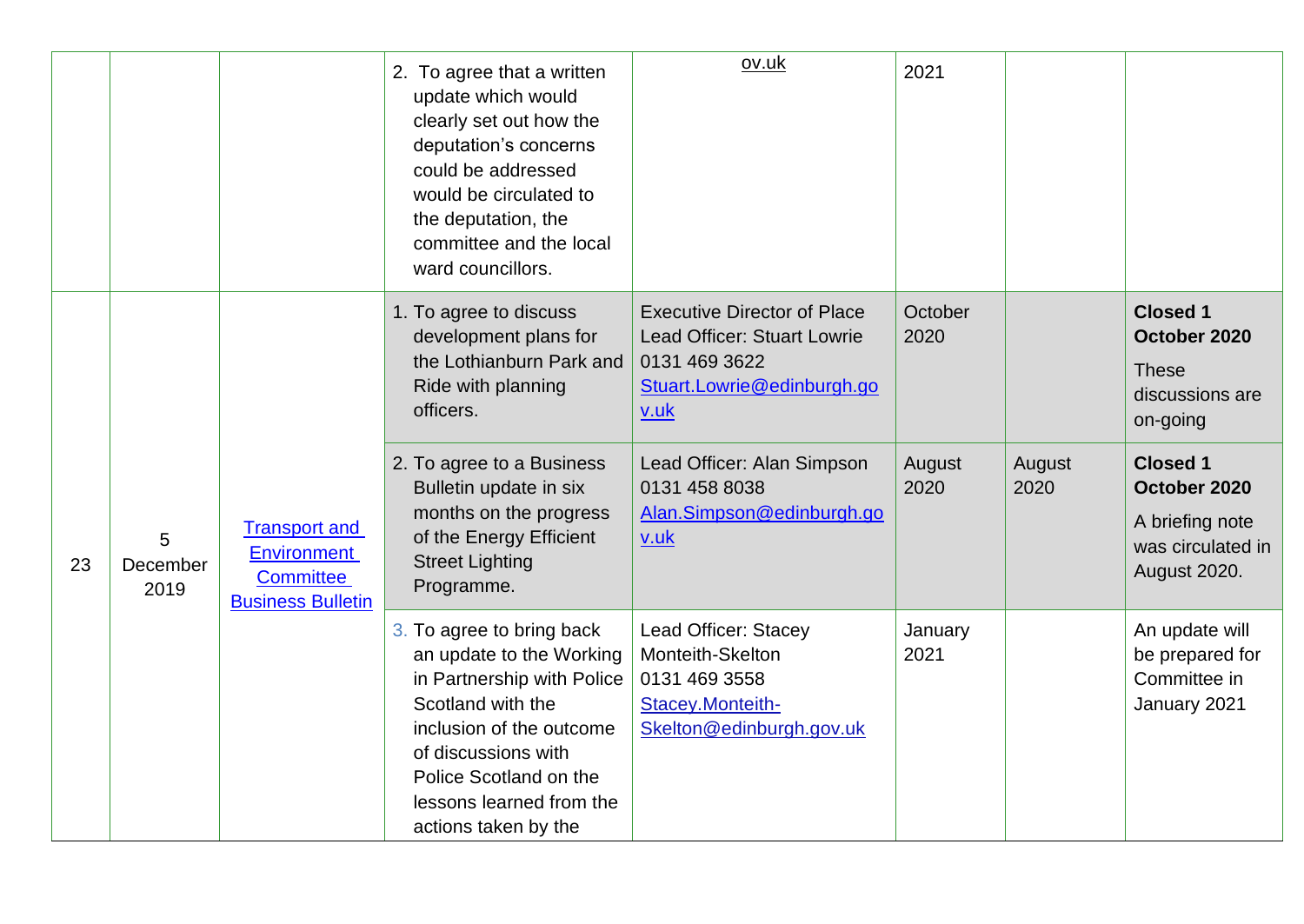|    |                       |                                                                          | West Midland Police on<br><b>Operation Close Pass.</b>                                                                                                                                                      |                                                                                   |                   |                                                                                                                                                                                                                                                                              |
|----|-----------------------|--------------------------------------------------------------------------|-------------------------------------------------------------------------------------------------------------------------------------------------------------------------------------------------------------|-----------------------------------------------------------------------------------|-------------------|------------------------------------------------------------------------------------------------------------------------------------------------------------------------------------------------------------------------------------------------------------------------------|
|    |                       |                                                                          | 4. To agree to engage with<br>the strategic context<br>around the solutions for<br>dealing with wider<br>parking pressures and to<br>bring back an update on<br>this in the Business<br>Bulletin.           | Lead Officer: Ewan Kennedy<br>0131 469 3575<br>ewan.kennedy@edinburgh.g<br>ov.uk  | Summer<br>2021    | This links to City<br><b>Mobility Plan</b><br>and will be<br>considered as<br>part of this work.                                                                                                                                                                             |
|    |                       |                                                                          | 5. To agree to consider<br>options for a simplified<br>road signage guide for<br>members of public. This<br>would include notification<br>that the removal or<br>displacement of signage<br>was an offence. | Lead Officer: Gavin Brown<br>0131 469 3823<br>gavin.brown@edinburgh.gov.<br>uk    | <b>Early 2021</b> | Now that the<br>Roads<br>Improvement<br>Plan has been<br>implemented the<br>relevant teams<br>can work<br>together to<br>ensure simplified<br>road signage<br>guidance can be<br>developed and<br>circulated to all<br>stakeholders,<br>including on the<br>Council Website. |
| 24 | 5<br>December<br>2020 | Citywide Ban on<br>'A' Boards and<br><b>Other Temporary</b><br>On-street | 1. Agrees a report on this<br>support and examples<br>of agreed alternatives<br>will be reported back to                                                                                                    | <b>Executive Director of Place</b><br>Lead Officer: Ewan Kennedy<br>0131 469 3575 | January<br>2021   |                                                                                                                                                                                                                                                                              |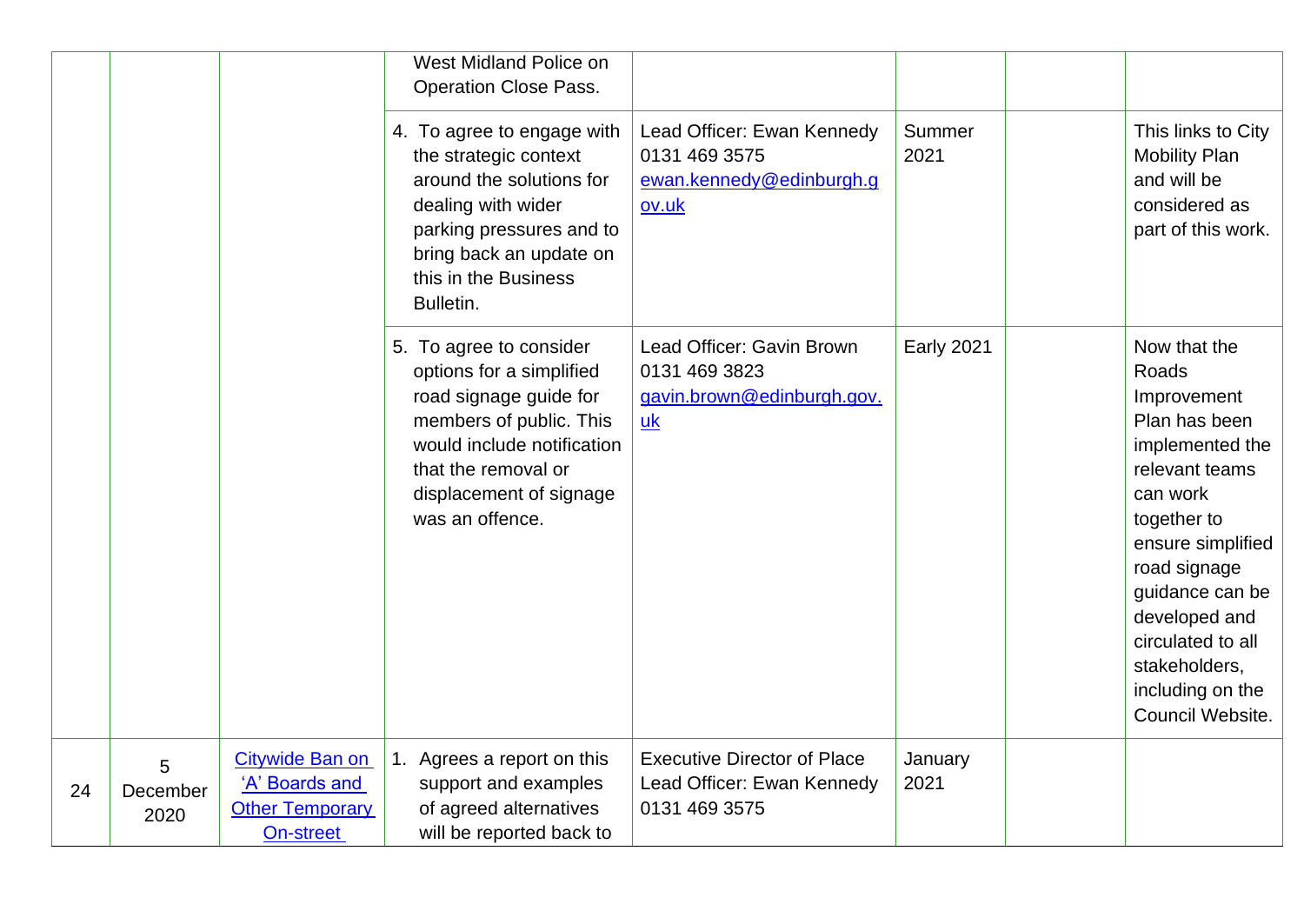|    |                       | <b>Advertising</b><br>Structures - 12<br><b>Month Review</b>                   | committee within two<br>cycles                                                                                                                                                                            | ewan.kennedy@edinburgh.g<br>ov.uk                                                                                             |                 |                                                                                                                                      |
|----|-----------------------|--------------------------------------------------------------------------------|-----------------------------------------------------------------------------------------------------------------------------------------------------------------------------------------------------------|-------------------------------------------------------------------------------------------------------------------------------|-----------------|--------------------------------------------------------------------------------------------------------------------------------------|
|    |                       |                                                                                | 2. Agrees that an annual<br>update will be provided<br>to committee detailing<br>warnings and penalties<br>issues to businesses for<br>non-compliance.                                                    | Lead Officer: Gavin Brown<br>0131 469 3823<br>Gavin.Brown@edinburgh.gov<br><u>.uk</u>                                         | January<br>2021 |                                                                                                                                      |
|    |                       |                                                                                | To agree to circulate to<br>3.<br>members the decision<br>that was previously<br>taken on community<br>event advertising.                                                                                 | Lead Officer: Steven Cuthill<br>0131 529 5043<br>steven.cuthill@edinburgh.gov<br><u>.uk</u>                                   | January<br>2021 |                                                                                                                                      |
|    |                       |                                                                                | 4. To agree that the<br><b>Executive Director of</b><br>Place would discuss<br>with senior staff CEC's<br>policy on the height and<br>width of lamppost wrap<br>communications.                           | <b>Executive Director of Place</b><br>Lead Officer: Ewan Kennedy<br>0131 469 3575<br>ewan.kennedy@edinburgh.g<br>ov.uk        | January<br>2021 |                                                                                                                                      |
| 25 | 5<br>December<br>2019 | <b>Progress Update</b><br>on Edinburgh St<br><b>James' GAM</b><br><b>Works</b> | Agrees that a report be<br>brought back to Committee<br>providing the results of the<br>consultation exercise and<br>seeking approval to<br>proceed with a preferred<br>option for the Central<br>Island. | <b>Executive Director of Place</b><br>Lead Officer: David Cooper<br>0131 529 6233<br>david.cooper@edinburgh.gov<br><u>.uk</u> | April 2021      | The consultation<br>exercise was<br>programmed to<br>start in spring<br>2020 but has<br>been delayed. A<br>new timetable is<br>being |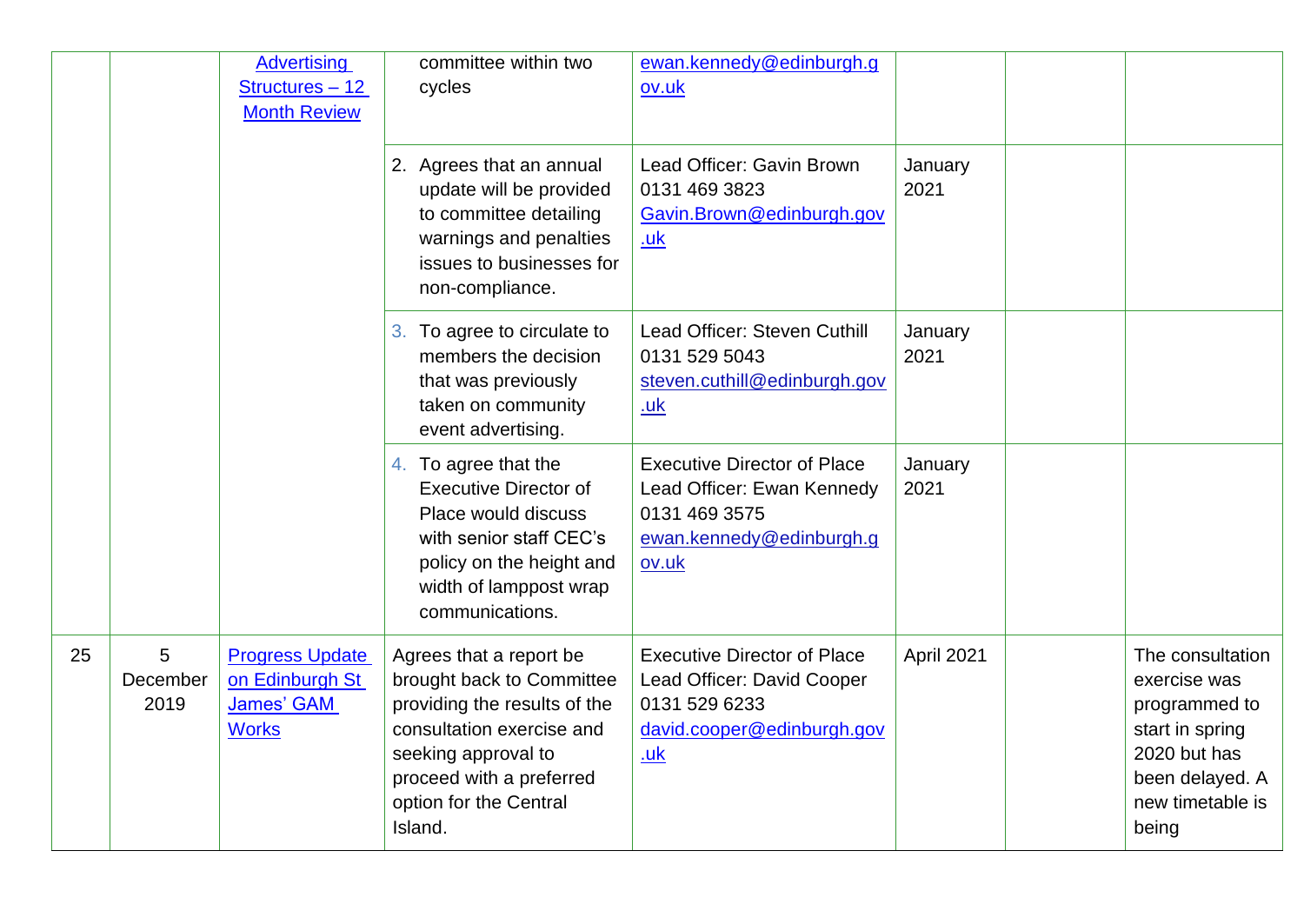|    |                       |                                                                                                                      |                                                                                                                                                                                                                                        |                                                                                                                                   |                  | developed.                                                                                                                                                                                                                           |
|----|-----------------------|----------------------------------------------------------------------------------------------------------------------|----------------------------------------------------------------------------------------------------------------------------------------------------------------------------------------------------------------------------------------|-----------------------------------------------------------------------------------------------------------------------------------|------------------|--------------------------------------------------------------------------------------------------------------------------------------------------------------------------------------------------------------------------------------|
| 26 | 5<br>December<br>2019 | <b>Decriminalised</b><br><b>Traffic and</b><br>Parking<br>Enforcement<br>(Update)                                    | To agree to a report in six<br>months reviewing the<br>effectiveness of the actions<br>to be implemented as<br>agreed in the report.                                                                                                   | Lead Officer: Gavin Brown<br>0131 469 3823<br>Gavin.Brown@edinburgh.gov<br><u>.uk</u>                                             | January<br>2021  | <b>Business</b><br><b>Bulletin update</b><br>to be prepared<br>for January<br>2021.                                                                                                                                                  |
| 27 | 5<br>December<br>2019 | <b>Kirkliston and</b><br>Queensferry<br><b>Traffic and Active</b><br><b>Travel Study</b>                             | To agree to a Business<br>Bulletin update in six<br>months on the progress of<br>the actions as agreed in the<br>report.                                                                                                               | <b>Executive Director of Place</b><br>Lead Officer: Dave Sinclair<br>0131 529 7075<br>david.sinclair@edinburgh.gov<br><u>.uk</u>  | November<br>2020 | An update has<br>been included in<br>the Business<br><b>Bulletin for</b><br><b>Transport and</b><br>Environment<br>Committee on<br>12 November<br>2020.                                                                              |
| 28 | 5<br>December<br>2019 | <b>Gilmore Place</b><br><b>Driveway Parking</b><br>Overhanging<br>$Footway -$<br><b>Response to</b><br><b>Motion</b> | Agrees an update report<br>within the next 12 months,<br>on the impact of activities<br>outlined in the report, any<br>further measures to<br>address the issue, and<br>implications for other<br>streets facing similar<br>pressures. | <b>Executive Director of Place</b><br>Lead Officer: Steven Cuthill<br>0131 529 5043<br>steven.cuthill@edinburgh.gov<br><u>.uk</u> | December<br>2021 | The previous<br>report suggested<br>progressing an<br>assessment in<br>summer 2020 to<br>assess the<br>extent of the<br>problem during<br>the upcoming<br>tourist<br>season. Howev<br>er, due to the<br>Coronavirus<br>pandemic, and |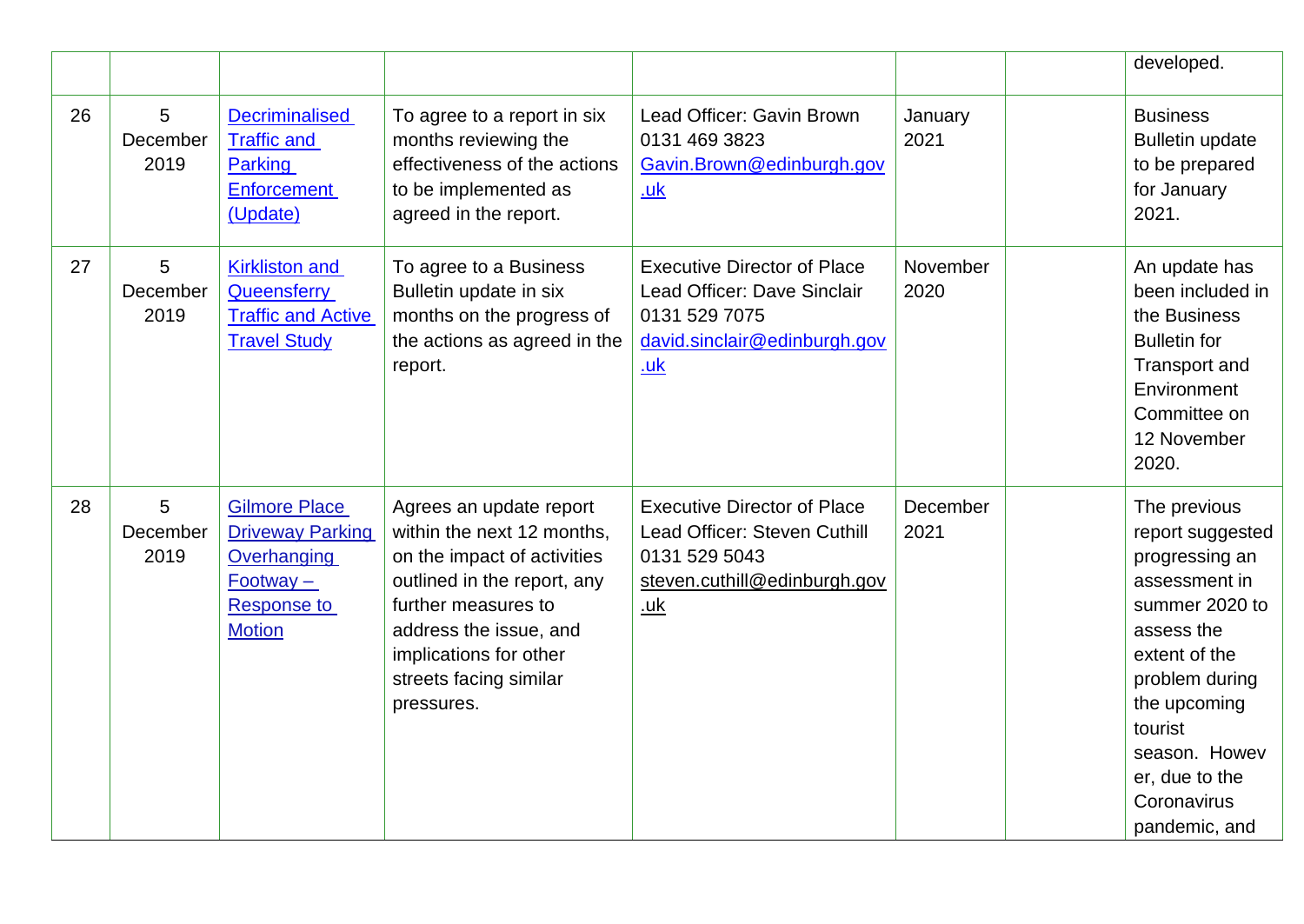|    |                       |                                                         |                                                                                               |                                                                   |  | resources being<br>required for<br>other activities,<br>the assessment<br>has not been<br>carried out. It<br>was also likely<br>that low visitor<br>numbers to the<br>city, changes in<br>demand for<br>parking at<br>accommodation,<br>and relaxation of<br>parking charges<br>over the summer<br>would have<br>artificially<br>affected the<br>assessment and<br>would not<br>provide an<br>accurate picture.<br>It is therefore<br>proposed to roll<br>this action<br>forward to<br><b>Summer 2021.</b> |
|----|-----------------------|---------------------------------------------------------|-----------------------------------------------------------------------------------------------|-------------------------------------------------------------------|--|------------------------------------------------------------------------------------------------------------------------------------------------------------------------------------------------------------------------------------------------------------------------------------------------------------------------------------------------------------------------------------------------------------------------------------------------------------------------------------------------------------|
| 29 | 5<br>December<br>2019 | <b>Waste and</b><br><b>Cleansing</b><br><b>Services</b> | To agree to circulate<br>1.<br>to members the data<br>on overflowing bin<br>complaints broken | <b>Executive Director of Place</b><br>Lead Officer: Andy Williams |  | Data was to be<br>included in the<br>Performance<br>report for May                                                                                                                                                                                                                                                                                                                                                                                                                                         |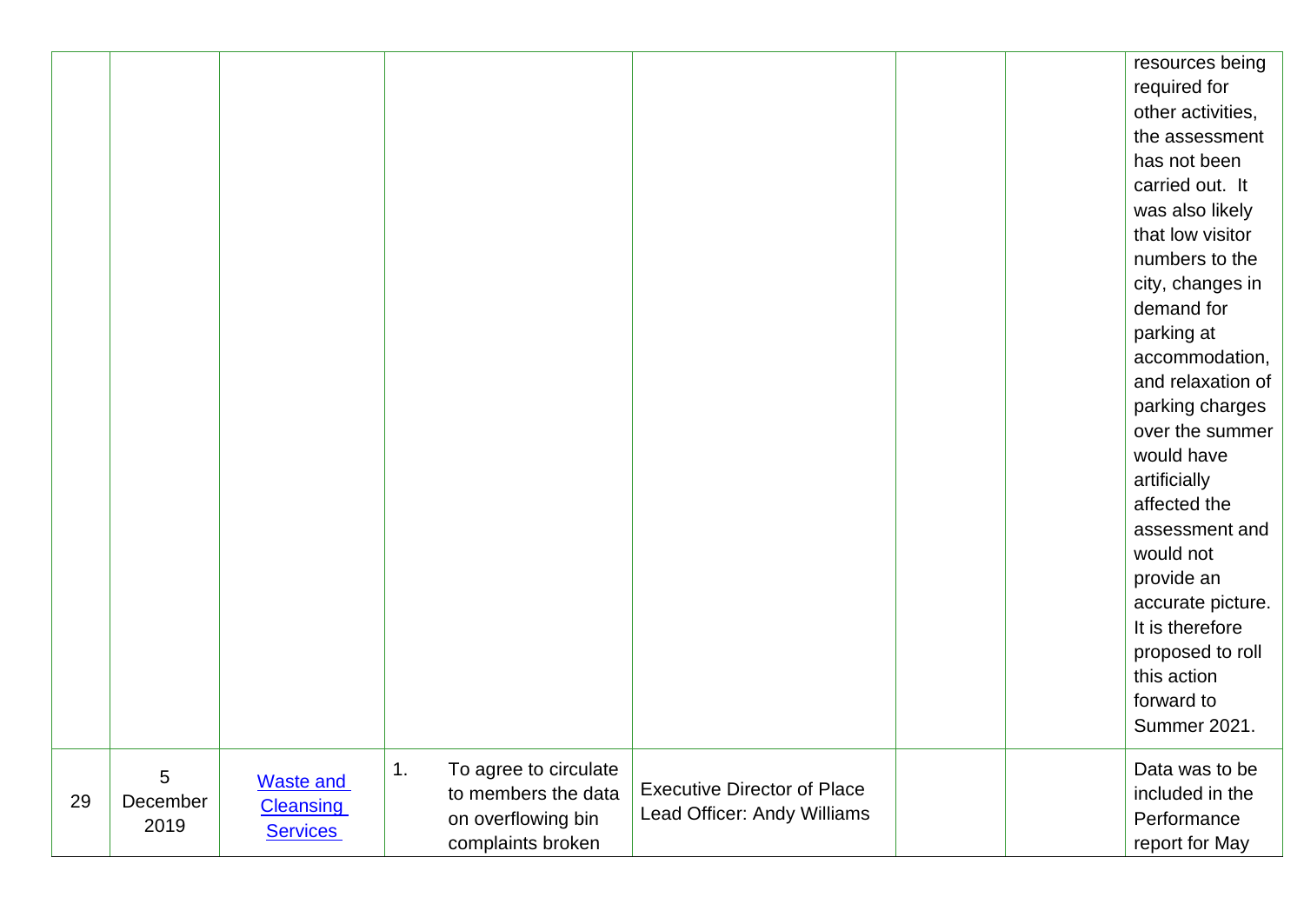|    |                        | <b>Performance</b><br><b>Update</b>                                                           | down by ward                                                                                                                                                                                   | 0131 469 5660<br>andy.williams@edinburgh.go<br>v.uk                                                                    |                  |                 | committee. Will<br>now be<br>circulated<br>separately.                                                                                                                                       |
|----|------------------------|-----------------------------------------------------------------------------------------------|------------------------------------------------------------------------------------------------------------------------------------------------------------------------------------------------|------------------------------------------------------------------------------------------------------------------------|------------------|-----------------|----------------------------------------------------------------------------------------------------------------------------------------------------------------------------------------------|
|    |                        |                                                                                               | 2.<br>To agree to provide<br>further detail on the<br>issue where<br>customers could<br>evidence having<br>paid for a permit but<br>those details had not<br>carried through to<br>the service |                                                                                                                        |                  | October<br>2020 | <b>Closed 1</b><br>October 2020<br>A new CRM was<br>introduced in<br>October 2019<br>which has<br>allowed the<br>processes<br>around data<br>quality during<br>registration to be<br>refined |
| 30 | 16 January<br>2020     | <b>City Mobility Plan</b><br>- Draft for<br><b>Consultation</b>                               | Agrees that following<br>consultation a finalised<br>Plan will be brought back to<br>committee in the third<br>quarter of 2020                                                                 | <b>Executive Director of Place</b><br>Lead Officer: Ewan Kennedy<br>0131 469 3575<br>ewan.kennedy@edinburgh.g<br>ov.uk | February<br>2021 |                 | The results of<br>the consultation<br>are being<br>reported to<br>Committee on 1<br>October 2020.                                                                                            |
| 31 | 27<br>February<br>2020 | <b>Edinburgh Low</b><br><b>Emission Zone -</b><br>regulations and<br>guidance<br>consultation | 1. To agree that officers<br>would provide an interim<br>briefing partway through<br>the development process<br>and any questions would<br>be sent to the Convener.                            | <b>Executive Director of Place</b><br>Lead Officer: Ewan Kennedy<br>0131 469 3575<br>ewan.kennedy@edinburgh.g<br>ov.uk | January<br>2021  |                 |                                                                                                                                                                                              |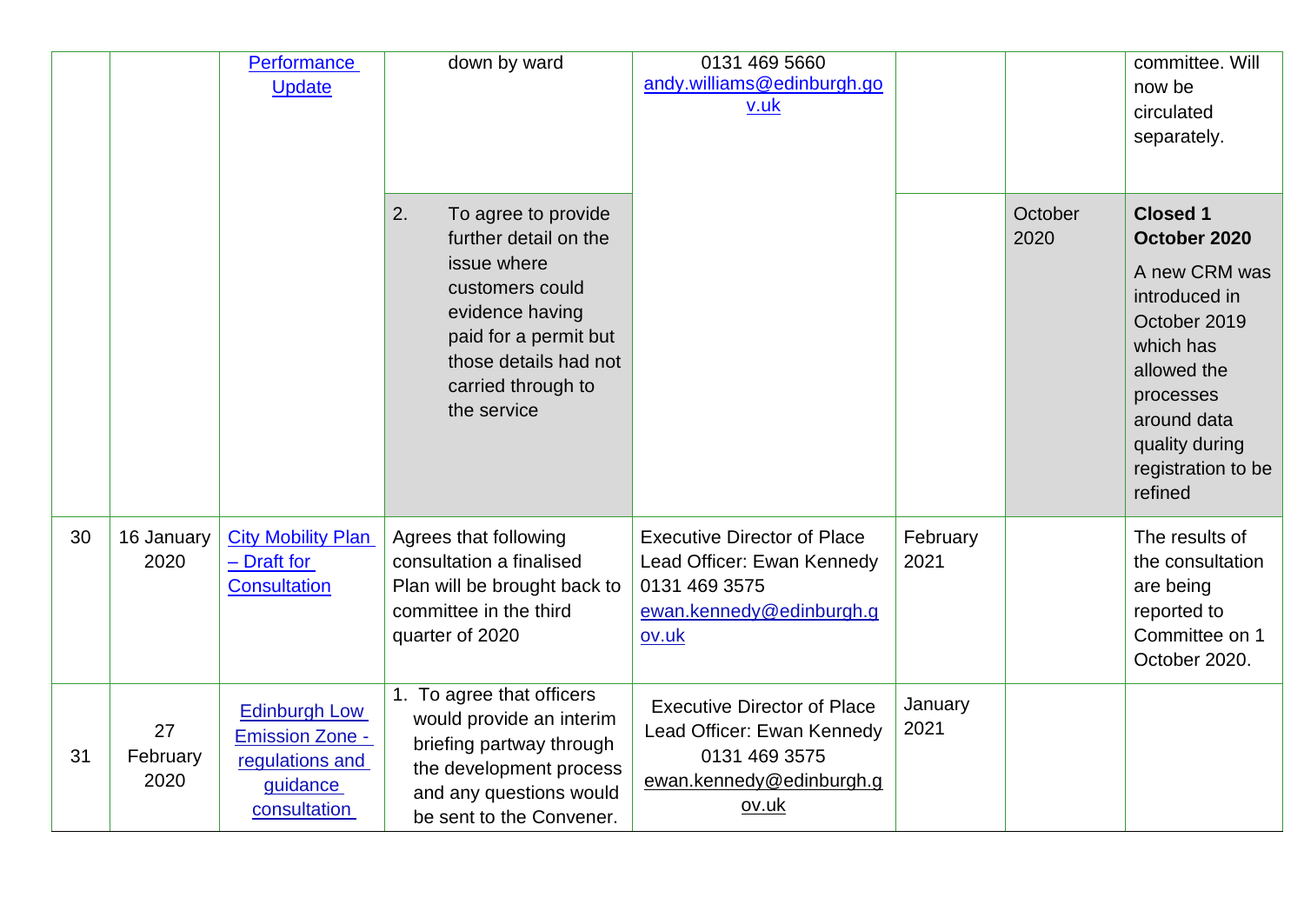|    |                        | response and<br>programme<br>update                                                                           | 2. To agree that Action<br>Plan on air quality would<br>be updated and to agree<br>that details of the<br>contents of the report<br>would be embedded in<br>the update.      |                                                                                                                             | January<br>2021   |                                                               |
|----|------------------------|---------------------------------------------------------------------------------------------------------------|------------------------------------------------------------------------------------------------------------------------------------------------------------------------------|-----------------------------------------------------------------------------------------------------------------------------|-------------------|---------------------------------------------------------------|
| 32 | 27<br>February<br>2020 | <b>Parking Action</b><br>Plan                                                                                 | To agree that details would<br>be provided regarding the<br>revised costings.                                                                                                | <b>Executive Director of Place</b><br>Lead Officer: Gavin Brown<br>0131 469 3823<br>Gavin.Brown@edinburgh.gov<br><u>.uk</u> | January<br>2021   | This will be<br>included in a<br>future update on<br>Parking. |
| 33 | 27<br>February<br>2020 | <b>Edinburgh: Million</b><br><b>Tree City</b>                                                                 | To note that details of the<br>meeting between the<br>partners would be<br>forwarded.                                                                                        | <b>Executive Director of Place</b><br>Lead Officer: David Jamieson<br>0131 529 7055<br>david.jamieson@edinburgh.g<br>ov.uk  | January<br>2021   |                                                               |
| 34 | 27<br>February<br>2020 | 40mph Speed<br><b>Limit Review</b>                                                                            | To agree to email<br>councillors when the TRO<br>goes live.                                                                                                                  | <b>Executive Director of Place</b><br>Lead Officer: Ewan Kennedy<br>0131 469 3575<br>ewan.kennedy@edinburgh.g<br>ov.uk      | 2021              | This will be<br>actioned when<br>the TRO goes<br>live.        |
| 35 | 27<br>February<br>2020 | Motion by<br>Councillor Miller-<br><b>Bike Buses</b><br>Agenda-<br><b>Transport and</b><br><b>Environment</b> | Agreed to consult with bike<br>bus volunteers and pupils<br>on challenges they have<br>identified and to bring back<br>an update to Committee in<br>two cycles on actions to | <b>Executive Director of Place</b><br>Lead Officer: Ewan Kennedy<br>0131 469 3575<br>ewan.kennedy@edinburgh.g<br>ov.uk      | <b>Early 2021</b> |                                                               |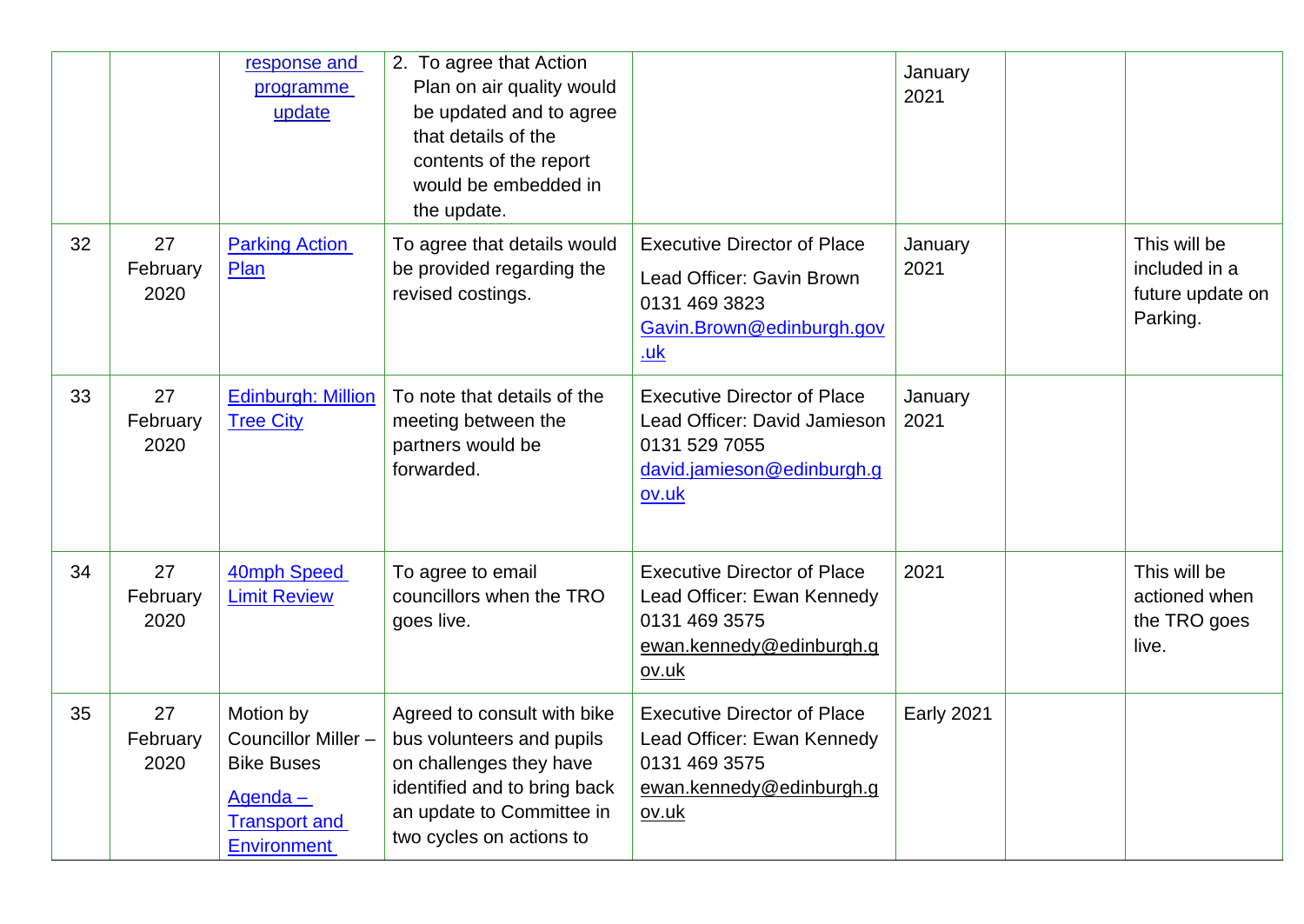|    |                        | Committee -                                                                                                                                | support and enable bike                                                                                                                                                                                                                                                                                              |                                                                                                                        |  |                                                                                                                                                                                                                                                                                                                                                                                                                                                        |
|----|------------------------|--------------------------------------------------------------------------------------------------------------------------------------------|----------------------------------------------------------------------------------------------------------------------------------------------------------------------------------------------------------------------------------------------------------------------------------------------------------------------|------------------------------------------------------------------------------------------------------------------------|--|--------------------------------------------------------------------------------------------------------------------------------------------------------------------------------------------------------------------------------------------------------------------------------------------------------------------------------------------------------------------------------------------------------------------------------------------------------|
|    |                        | 27.02.20                                                                                                                                   | buses to school                                                                                                                                                                                                                                                                                                      |                                                                                                                        |  |                                                                                                                                                                                                                                                                                                                                                                                                                                                        |
|    |                        |                                                                                                                                            |                                                                                                                                                                                                                                                                                                                      |                                                                                                                        |  |                                                                                                                                                                                                                                                                                                                                                                                                                                                        |
| 36 | 27<br>February<br>2020 | Motion by<br>Councillor Lang -<br><b>Lothian Buses</b><br>Agenda-<br><b>Transport and</b><br><b>Environment</b><br>Committee -<br>27.02.20 | The Convener invite the<br>managing director and chair<br>of Lothian Buses to give a<br>presentation to the<br>committee at a future<br>meeting, with an<br>opportunity for committee<br>members to ask questions<br>and that such an agenda<br>item should become an<br>annual part of the<br>committee's work-plan | <b>Executive Director of Place</b><br>Lead Officer: Ewan Kennedy<br>0131 469 3575<br>ewan.kennedy@edinburgh.g<br>ov.uk |  | An annual<br>update from the<br>Council's<br><b>Transport Arms</b><br>Length<br>Companies is<br>included on this<br>Committee's<br>work<br>programme.<br>However, Policy<br>and<br>Sustainability<br>Committee<br>recently<br>approved a<br>review of the<br>Council's<br><b>Transport Arms</b><br>Length<br>Companies.<br>Due to this and<br>the impact of<br>COVID-19 on<br>public transport<br>organisations,<br>consideration is<br>being given to |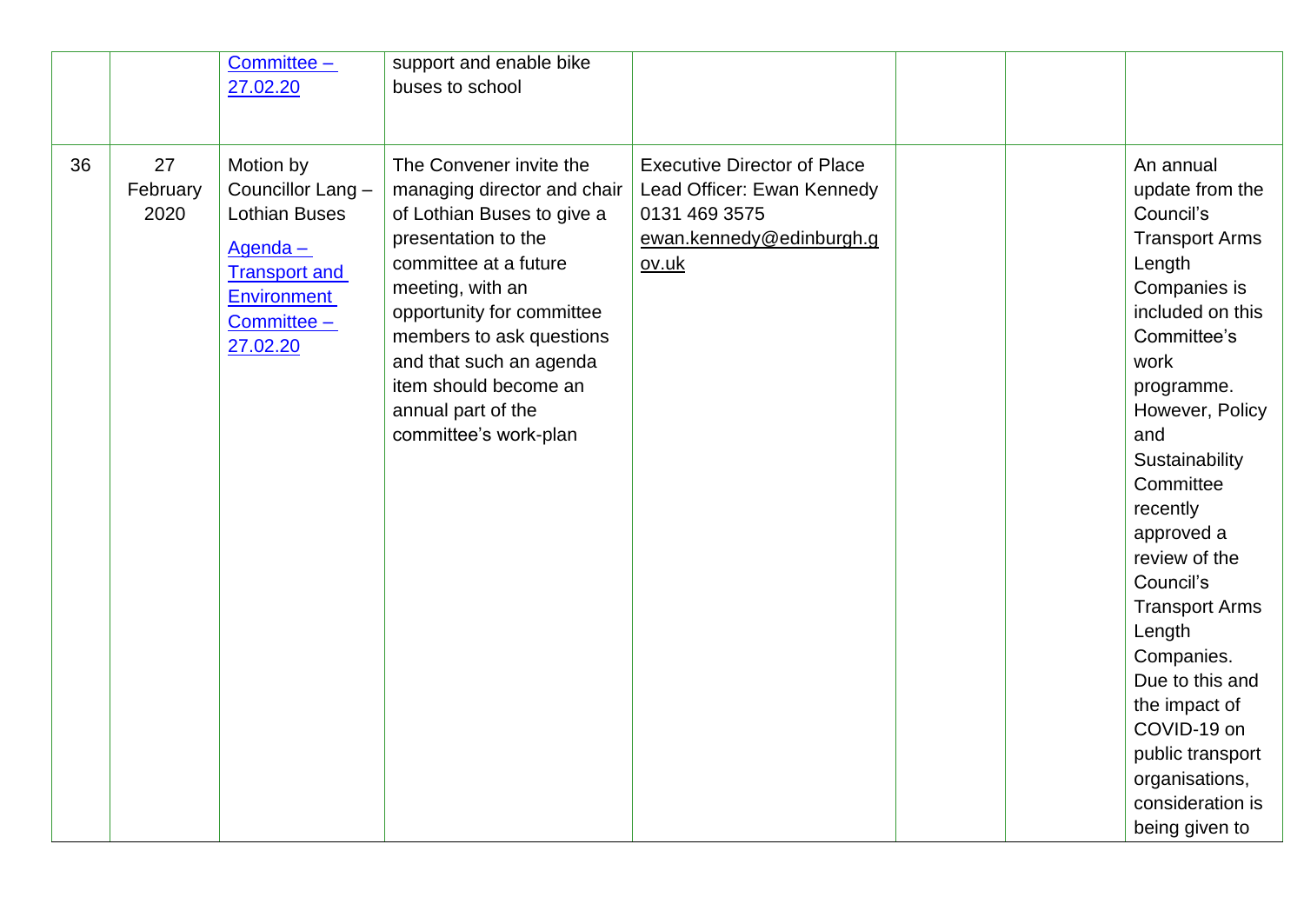|    |                   |                                                                                                                                         |                                                                                                                                                                                         |                                                                                                                         |                  | the appropriate<br>time to bring<br>forward the<br>update for<br>2019/20.                   |
|----|-------------------|-----------------------------------------------------------------------------------------------------------------------------------------|-----------------------------------------------------------------------------------------------------------------------------------------------------------------------------------------|-------------------------------------------------------------------------------------------------------------------------|------------------|---------------------------------------------------------------------------------------------|
| 37 | 1 October<br>2020 | <b>Business Bulletin</b>                                                                                                                | 1. To agree that a briefing<br>note would be provided with<br>a timeline setting out when<br>taxi ranks would be<br>refreshed.                                                          | <b>Executive Director of Place</b><br>Lead Officer: Ewan Kennedy,<br>0131 469 3575<br>ewan.kennedy@edinburgh.g<br>ov.uk | December<br>2020 |                                                                                             |
|    |                   |                                                                                                                                         | 2. To agree that officers<br>would confirm if the Traffic<br>Commissioner could look at<br>commercial vehicles more<br>widely with regard to the<br><b>Low Emission Zone</b><br>Scheme. |                                                                                                                         | Spring<br>2021   | This will be<br>progressed as<br>part of the<br>Council's work<br>on Low Emission<br>Zones. |
| 38 | 1 October<br>2020 | <b>City Mobility Plan</b><br>$-$ Public<br><b>Consultation and</b><br><b>Engagement Key</b><br><b>Messages and</b><br><b>Next Steps</b> | agrees that consideration of<br>the responses to the<br>consultation and a finalised<br>Plan be brought back to<br>committee early next year                                            | <b>Executive Director of Place</b><br>Lead Officer: Ewan Kennedy,<br>0131 469 3575<br>ewan.kennedy@edinburgh.g<br>ov.uk | January<br>2021  |                                                                                             |
| 39 | 1 October<br>2020 | <b>Roads and</b><br><b>Transport</b><br><b>Infrastructure</b>                                                                           | 1. Notes that the new<br>Network Management and<br><b>Enforcement Services</b><br>Improvement Plan will be<br>submitted to this Committee                                               | <b>Executive Director of Place</b><br>Lead Officer: Cliff Hutt<br>0131 469 3751<br>cliff.hutt@edinburgh.gov.uk          | January<br>2021  |                                                                                             |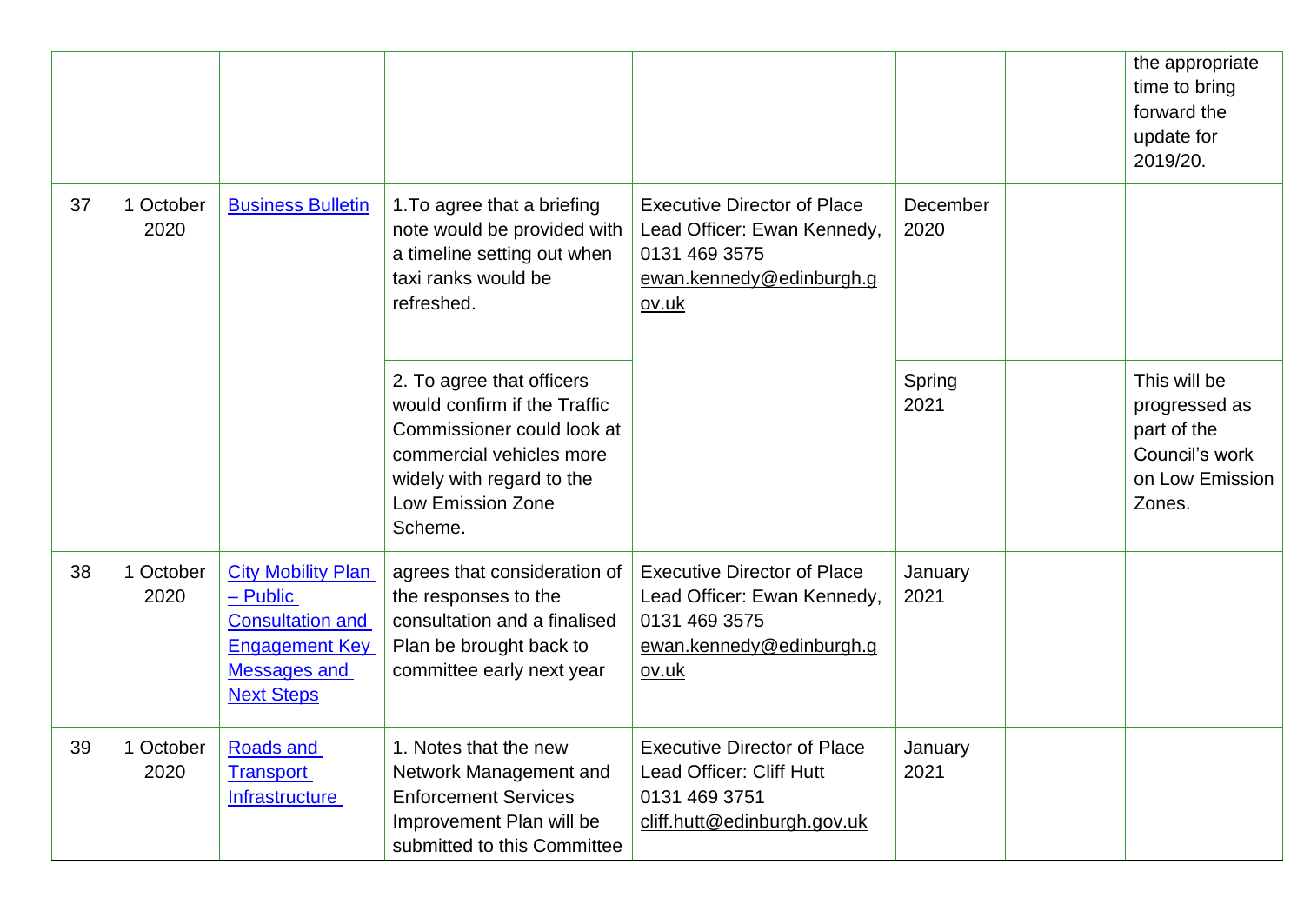|    |                   | Improvement<br>Plan                                                                                                                                               | for approval at a future<br>meeting<br>2. To agree that individual<br>briefings would be offered<br>to Committee on the Roads<br>and Transport<br>Organisational Structure.                                                                                                                                                                                                                                                                                                                                                                                                                                          |                                                                                                                                  | On-going         |                                                                                                                  |
|----|-------------------|-------------------------------------------------------------------------------------------------------------------------------------------------------------------|----------------------------------------------------------------------------------------------------------------------------------------------------------------------------------------------------------------------------------------------------------------------------------------------------------------------------------------------------------------------------------------------------------------------------------------------------------------------------------------------------------------------------------------------------------------------------------------------------------------------|----------------------------------------------------------------------------------------------------------------------------------|------------------|------------------------------------------------------------------------------------------------------------------|
| 40 | 1 October<br>2020 | Motion by<br>Councillor Lang -<br>Spaces for<br>People Online<br>Consultation<br>Agenda-<br><b>Transport and</b><br><b>Environment</b><br>Committee -<br>01.10.20 | Notes that there is an<br>intention to bring a report to<br>the November 2020<br>meeting of the Transport<br>and Environment<br>Committee detailing the<br>analysis of the feedback<br>received and providing a list<br>of those current and<br>proposed schemes which<br>reflect that feedback.<br>Recognises that the<br>feedback will remain<br>relevant to development or<br>refinement of schemes as<br>the Spaces for People<br>initiative progresses<br>Agrees the report should<br>highlight suggestions which<br>received significant support<br>but did not fit the criteria for<br>Spaces for People, and | <b>Executive Director of Place</b><br>Lead Officer: Dave Sinclair<br>0131 529 7075<br>david.sinclair@edinburgh.gov<br><u>.uk</u> | November<br>2020 | This is included<br>in the Spaces for<br>People $-$<br>November 2020<br>Update report on<br>12 November<br>2020. |